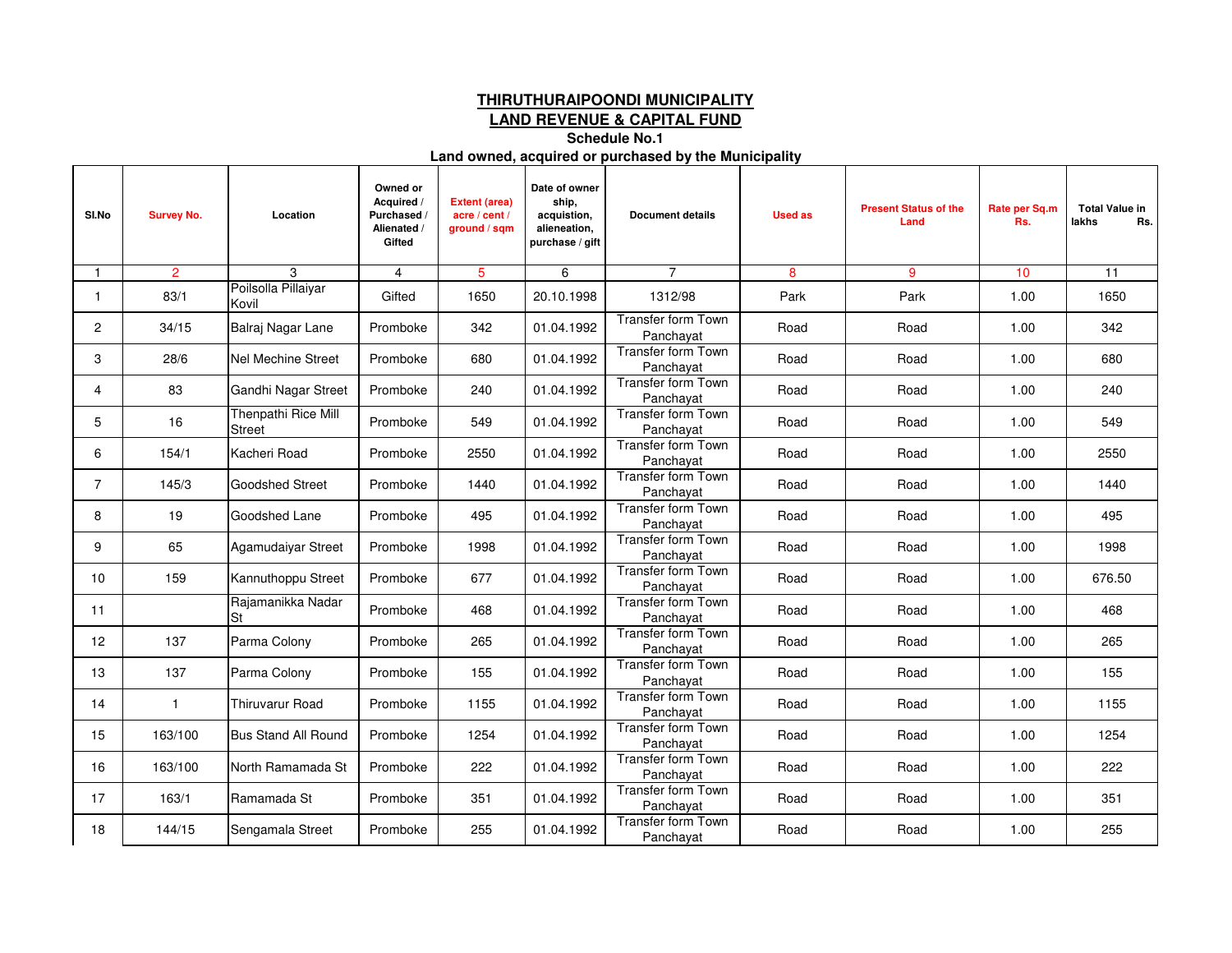| 19 | 83          | Nandavana Kulakarai                                                   | Promboke | 345  | 01.04.1992 | <b>Transfer form Town</b><br>Panchayat | Road | Road | 1.00 | 345    |
|----|-------------|-----------------------------------------------------------------------|----------|------|------------|----------------------------------------|------|------|------|--------|
| 20 | 183/2       | Ramamada Street.<br>Municipal Office Road                             | Promboke | 284  | 01.04.1992 | Transfer form Town<br>Panchayat        | Road | Road | 1.00 | 283.65 |
| 21 | 83/10       | Petrol Bunk Backside                                                  | Promboke | 285  | 01.04.1992 | Transfer form Town<br>Panchayat        | Road | Road | 1.00 | 285    |
| 22 | 151/9B      | New Busstand<br>Opposite Lane                                         | Promboke | 300  | 01.04.1992 | Transfer form Town<br>Panchayat        | Road | Road | 1.00 | 300    |
| 23 | 82, 83, 84  | Ariyalur Main Road                                                    | Promboke | 3267 | 01.04.1992 | Transfer form Town<br>Panchayat        | Road | Road | 1.00 | 3267   |
| 24 | 48,49,63,61 | Ariyalur Adhidrividar<br><b>Street &amp; Tamilar</b><br><b>Street</b> | Promboke | 3630 | 01.04.1992 | <b>Transfer form Town</b><br>Panchayat | Road | Road | 1.00 | 3630   |
| 25 | 78/1        | Meenachi Vaikkal St.,                                                 | Promboke | 600  | 01.04.1992 | Transfer form Town<br>Panchayat        | Road | Road | 1.00 | 600    |
| 26 | 76          | Meenachi Vaikkal<br><b>New Street</b>                                 | Promboke | 600  | 01.04.1992 | Transfer form Town<br>Panchayat        | Road | Road | 1.00 | 600    |
| 27 | 34, 35, 36  | Arasaladi Street                                                      | Promboke | 516  | 01.04.1992 | <b>Transfer form Town</b><br>Panchayat | Road | Road | 1.00 | 516    |
| 28 | 39, 108     | Vadapathi Atrankarai<br><b>Street</b>                                 | Promboke | 3690 | 01.04.1992 | Transfer form Town<br>Panchayat        | Road | Road | 1.00 | 3690   |
| 29 | 168/100     | <b>Hospital Street</b>                                                | Promboke | 2427 | 01.04.1992 | <b>Transfer form Town</b><br>Panchayat | Road | Road | 1.00 | 2427   |
| 30 | 163/29      | South Ramamada<br><b>Street</b>                                       | Promboke | 234  | 01.04.1992 | <b>Transfer form Town</b><br>Panchayat | Road | Road | 1.00 | 234    |
| 31 | 164/7       | Cholara Shed Street                                                   | Promboke | 525  | 01.04.1992 | Transfer form Town<br>Panchayat        | Road | Road | 1.00 | 525    |
| 32 | 165/14      | <b>Cholara Shed Street</b>                                            | Promboke | 279  | 01.04.1992 | <b>Transfer form Town</b><br>Panchayat | Road | Road | 1.00 | 279    |
| 33 | 81/3B       | Kaluvamulli Street                                                    | Promboke | 1338 | 01.04.1992 | Transfer form Town<br>Panchayat        | Road | Road | 1.00 | 1338   |
| 34 | 82/3B       | Kaluvamulli Street                                                    | Promboke | 252  | 01.04.1992 | <b>Transfer form Town</b><br>Panchayat | Road | Road | 1.00 | 252    |
| 35 | 181/1       | D.M.C Road Lane                                                       | Promboke | 217  | 01.04.1992 | Transfer form Town<br>Panchayat        | Road | Road | 1.00 | 217    |
| 36 | 183/10      | Poisolla Pillaiyar Kovil<br><b>St</b>                                 | Promboke | 294  | 01.04.1992 | Transfer form Town<br>Panchayat        | Road | Road | 1.00 | 293.55 |
| 37 | 175/1       | Povundadi Street                                                      | Promboke | 212  | 01.04.1992 | Transfer form Town<br>Panchayat        | Road | Road | 1.00 | 212    |
| 38 | 175/10      | Thelikulam Karai                                                      | Promboke | 211  | 01.04.1992 | Transfer form Town<br>Panchayat        | Road | Road | 1.00 | 210.60 |
| 39 | 177         | South Street                                                          | Promboke | 669  | 01.04.1992 | <b>Transfer form Town</b><br>Panchayat | Road | Road | 1.00 | 669    |
| 40 | 178/2A      | Sannathi Street                                                       | Promboke | 280  | 01.04.1992 | Transfer form Town<br>Panchayat        | Road | Road | 1.00 | 280    |
| 41 | 184/6       | Thirukkulam Road                                                      | Promboke | 223  | 01.04.1992 | Transfer form Town<br>Panchayat        | Road | Road | 1.00 | 222.60 |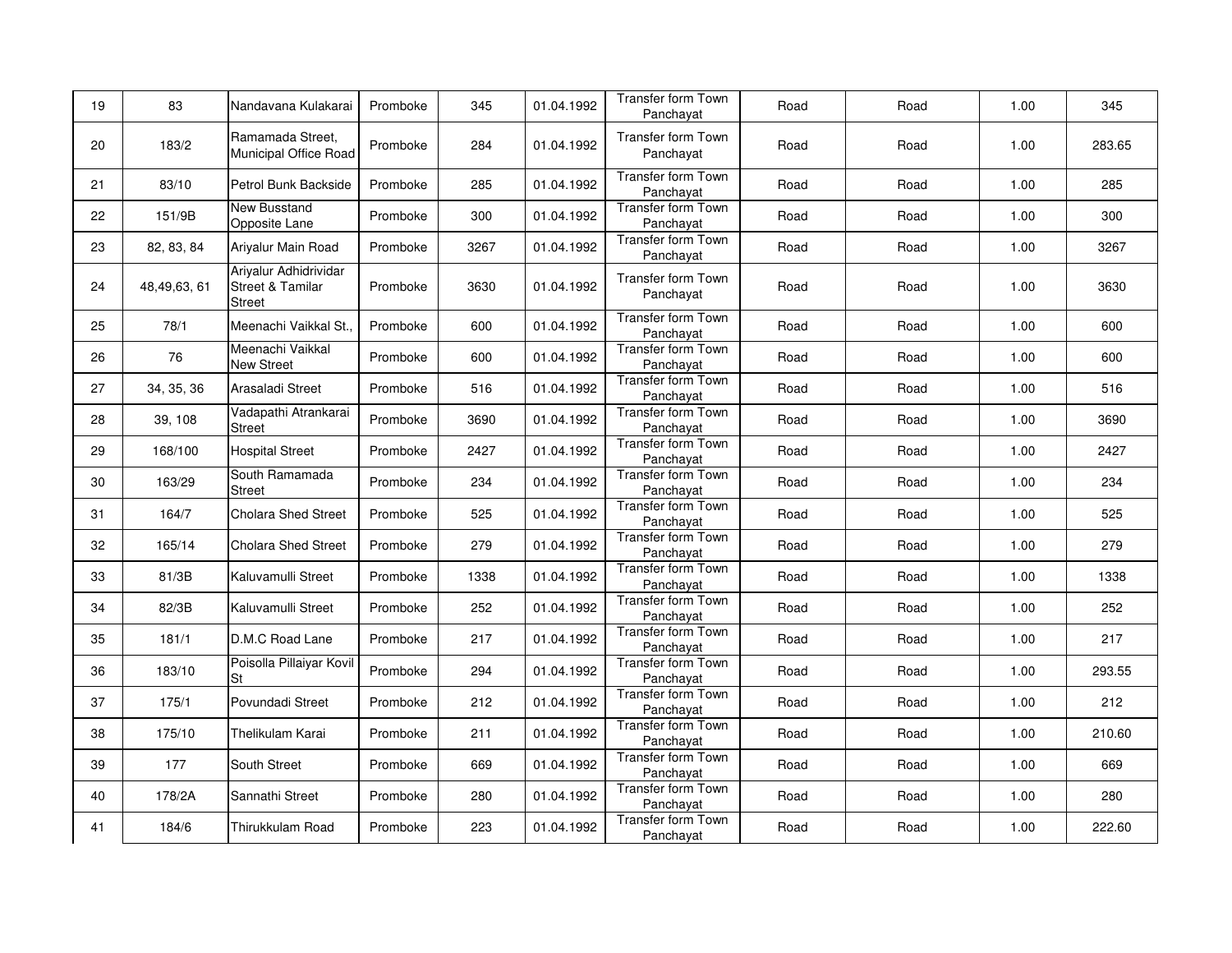| 42 | 184/9    | Mettu Theru                           | Promboke | 549  | 01.04.1992 | Transfer form Town<br>Panchayat        | Road | Road | 1.00  | 549       |
|----|----------|---------------------------------------|----------|------|------------|----------------------------------------|------|------|-------|-----------|
| 43 | 184/4    | Thirukkulam Melkarai                  | Promboke | 240  | 01.04.1992 | <b>Transfer form Town</b><br>Panchayat | Road | Road | 1.00  | 240       |
| 44 | 184/7    | <b>Women Hospital</b><br>Road         | Promboke | 138  | 01.04.1992 | <b>Transfer form Town</b><br>Panchayat | Road | Road | 1.00  | 138       |
| 45 | 93       | Mettu Theru<br>Atrangarai             | Promboke | 325  | 01.04.1992 | <b>Transfer form Town</b><br>Panchayat | Road | Road | 1.00  | 325       |
| 46 | 188      | Shanmugam Shetty<br>Street            | Promboke | 755  | 01.04.1992 | <b>Transfer form Town</b><br>Panchayat | Road | Road | 1.00  | 754.50    |
| 47 | 82       | Meenatchi Vaikkal Mill<br>St          | Promboke | 420  | 01.04.1992 | Transfer form Town<br>Panchayat        | Road | Road | 1.00  | 420       |
| 48 | 78       | Abishegakattalai A.D.<br>St Road      | Promboke | 489  | 01.04.1992 | Transfer form Town<br>Panchayat        | Road | Road | 1.00  | 489       |
| 49 | 76       | Nadar Street                          | Promboke | 2490 | 01.04.1992 | Transfer form Town<br>Panchayat        | Road | Road | 1.00  | 2490      |
| 50 | 76       | <b>Nadar Street</b><br>Attrangarai    | Promboke | 390  | 01.04.1992 | Transfer form Town<br>Panchayat        | Road | Road | 1.00  | 390       |
| 51 | 76       | Nadar Street Gross<br>Road            | Promboke | 180  | 01.04.1992 | <b>Transfer form Town</b><br>Panchayat | Road | Road | 1.00  | 180       |
| 52 | 76       | Nadar Street Last                     | Promboke | 184  | 01.04.1992 | <b>Transfer form Town</b><br>Panchayat | Road | Road | 1.00  | 184       |
| 53 | 78       | Abishegakattalai<br>Street            | Promboke | 594  | 01.04.1992 | <b>Transfer form Town</b><br>Panchayat | Road | Road | 1.00  | 594       |
| 54 | 191      | <b>Thaikkal Street</b>                | Promboke | 460  | 01.04.1992 | <b>Transfer form Town</b><br>Panchayat | Road | Road | 1.00  | 460       |
| 55 | 83/2     | Poisolla Pillaiyar Kovil<br>St        | Gifted   |      | 20.10.1998 | 1312/98                                | Park | Park | 1.00  |           |
| 56 | 81/110   | Poisolla Pillaiyar Kovil<br>St        | Gifted   | 2400 | 20.10.1999 | 1312/98                                | Park | Park | 30.18 | 2400      |
| 57 | 133/4    | New Busstand App.<br>Road             | Owned    | 1400 | 01.01.1995 | 1674/1996                              | Road | Road | 30.18 | 42252     |
| 58 | 1331/1B2 | New Busstand App.<br>Road             | Owned    | 1600 | 01.01.1995 | 736/1997                               | Road | Road | 30.18 | 48288     |
| 59 | 133      | New Busstand App.<br>Road             | Owned    | 1200 | 01.01.1995 | 622/1995                               | Road | Road | 30.18 | 36216     |
| 60 | 83/1     | Poisolla Pillaiyar Kovil<br><b>St</b> | Gifted   | 1.00 | 20.10.1998 | 1312/98                                | Road | Road | 30.18 |           |
| 61 | 83/2     | Poisolla Pillaiyar Kovil<br>St        | Gifted   | 4185 | 20.10.1998 | 1312/98                                | Road | Road | 30.18 | 126312.66 |
| 62 | 81/10    | Poisolla Pillaiyar Kovil<br>St        | Gifted   | 1.00 | 20.10.1998 | 1312/98                                | Road | Road | 30.18 |           |
| 63 | 25       | Vettukula Street                      | Promboke | 372  | 01.04.1992 | <b>Transfer form Town</b><br>Panchayat | Road | Road | 30.18 | 372.10    |
| 64 | 42       | Balraj Nagar                          | Promboke | 1000 | 01.04.1992 | <b>Transfer form Town</b><br>Panchayat | Road | Road | 1.00  | 1000      |
| 65 | 12       | Periyar Nagar                         | Promboke | 375  | 01.04.1992 | <b>Transfer form Town</b><br>Panchayat | Road | Road | 1.00  | 375       |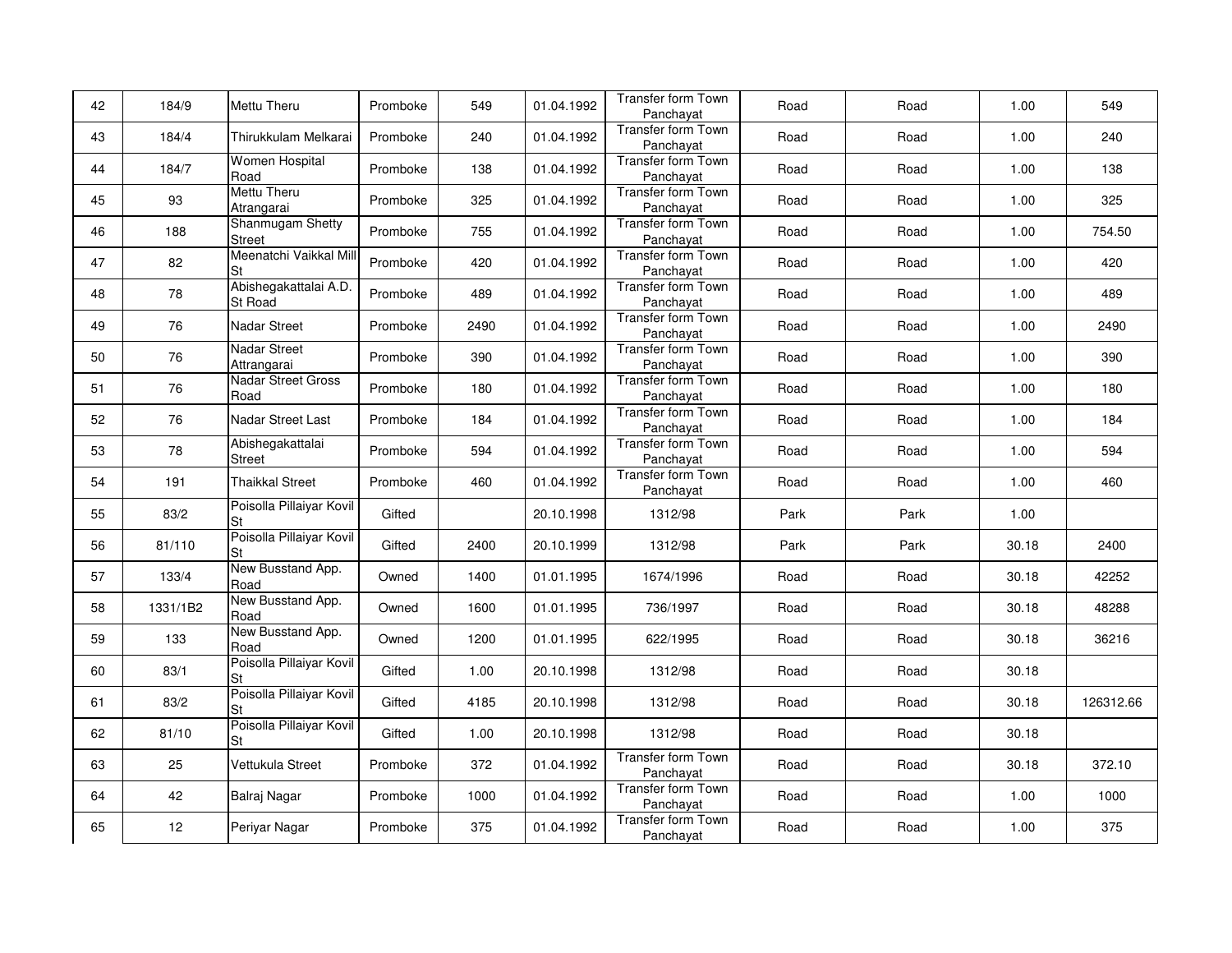| 66 | 66                                                | Abishegakattalai<br>Cross                  | Promboke | 400  | 01.04.1992 | <b>Transfer form Town</b><br>Panchayat | Road | Road | 1.00 | 400  |
|----|---------------------------------------------------|--------------------------------------------|----------|------|------------|----------------------------------------|------|------|------|------|
| 67 | 190                                               | Ponnaiyan Chetty<br><b>Street</b>          | Promboke | 549  | 01.04.1992 | Transfer form Town<br>Panchayat        | Road | Road | 1.00 | 549  |
| 68 | 190                                               | Ponnaiyan Chetty<br><b>Street</b>          | Promboke | 686  | 01.04.1992 | <b>Transfer form Town</b><br>Panchayat | Road | Road | 1.00 | 686  |
| 69 | 175                                               | Thelikulam Pillaiyar<br>Kovil St           | Promboke | 393  | 01.04.1992 | <b>Transfer form Town</b><br>Panchayat | Road | Road | 1.00 | 393  |
| 70 | 195                                               | Old Santhai Pettai<br><b>Street</b>        | Promboke | 1680 | 01.04.1992 | <b>Transfer form Town</b><br>Panchayat | Road | Road | 1.00 | 1680 |
| 71 | 196                                               | Old Santhai Pettai<br>Attrangarai Street   | Promboke | 336  | 01.04.1992 | <b>Transfer form Town</b><br>Panchayat | Road | Road | 1.00 | 336  |
| 72 | 72                                                | Vanakkara Street                           | Promboke | 276  | 01.04.1992 | Transfer form Town<br>Panchayat        | Road | Road | 1.00 | 276  |
| 73 | 73                                                | Fish Market Road                           | Promboke | 255  | 01.04.1992 | Transfer form Town<br>Panchayat        | Road | Road | 1.00 | 255  |
| 74 | 256                                               | <b>Sweepers Colony</b>                     | Promboke | 320  | 01.04.1992 | Transfer form Town<br>Panchayat        | Road | Road | 1.00 | 320  |
| 75 | 258                                               | Rokka Kuthakai A.D.<br><b>St</b>           | Promboke | 180  | 01.04.1992 | <b>Transfer form Town</b><br>Panchayat | Road | Road | 1.00 | 180  |
| 76 |                                                   | Kuttaikulam Road                           | Promboke | 150  | 01.04.1992 | Transfer form Town<br>Panchayat        | Road | Road | 1.00 | 150  |
| 77 | 220                                               | <b>Thiruvasal Tamilar</b><br><b>Street</b> | Promboke | 240  | 01.04.1992 | <b>Transfer form Town</b><br>Panchayat | Road | Road | 1.00 | 240  |
| 78 |                                                   | Keela Singalanthi                          | Promboke | 300  | 01.04.1992 | Transfer form Town<br>Panchayat        | Road | Road | 1.00 | 300  |
| 79 |                                                   | Kottagam                                   | Promboke | 990  | 01.04.1992 | Transfer form Town<br>Panchayat        | Road | Road | 1.00 | 990  |
| 80 | 209/9                                             | <b>Bharathiyar Street</b>                  | Promboke | 300  | 01.04.1992 | Transfer form Town<br>Panchayat        | Road | Road | 1.00 | 300  |
| 81 | 209/10                                            | <b>Kumaran Street</b>                      | Promboke | 270  | 01.04.1992 | Transfer form Town<br>Panchayat        | Road | Road | 1.00 | 270  |
| 82 | 210/11, 211/4,<br>212/6,<br>213/3,214/3,<br>215/3 | Singalanthi Main<br>Road                   | Promboke | 3600 | 01.04.1992 | Transfer form Town<br>Panchayat        | Road | Road | 1.00 | 3600 |
| 83 |                                                   | Poonduveli A.D. Ist<br><b>Street</b>       | Promboke | 270  | 01.04.1992 | <b>Transfer form Town</b><br>Panchayat | Road | Road | 1.00 | 270  |
| 84 |                                                   | Poonduveli A.D. Ist<br><b>Street</b>       | Promboke | 270  | 01.04.1992 | Transfer form Town<br>Panchayat        | Road | Road | 1.00 | 270  |
| 85 |                                                   | Singalanthi Tamilar<br><b>Street</b>       | Promboke | 1800 | 01.04.1992 | Transfer form Town<br>Panchayat        | Road | Road | 1.00 | 1800 |
| 86 | 222, 223                                          | Manikanteeswarar<br>Koil St                | Promboke | 1620 | 01.04.1992 | <b>Transfer form Town</b><br>Panchayat | Road | Road | 1.00 | 1620 |
| 87 | 202                                               | Katchavarayan Thidal                       | Promboke | 2061 | 01.04.1992 | Transfer form Town<br>Panchayat        | Road | Road | 1.00 | 2061 |
| 88 |                                                   | Sothiriyam                                 | Promboke | 1800 | 01.04.1992 | <b>Transfer form Town</b><br>Panchayat | Road | Road | 1.00 | 1800 |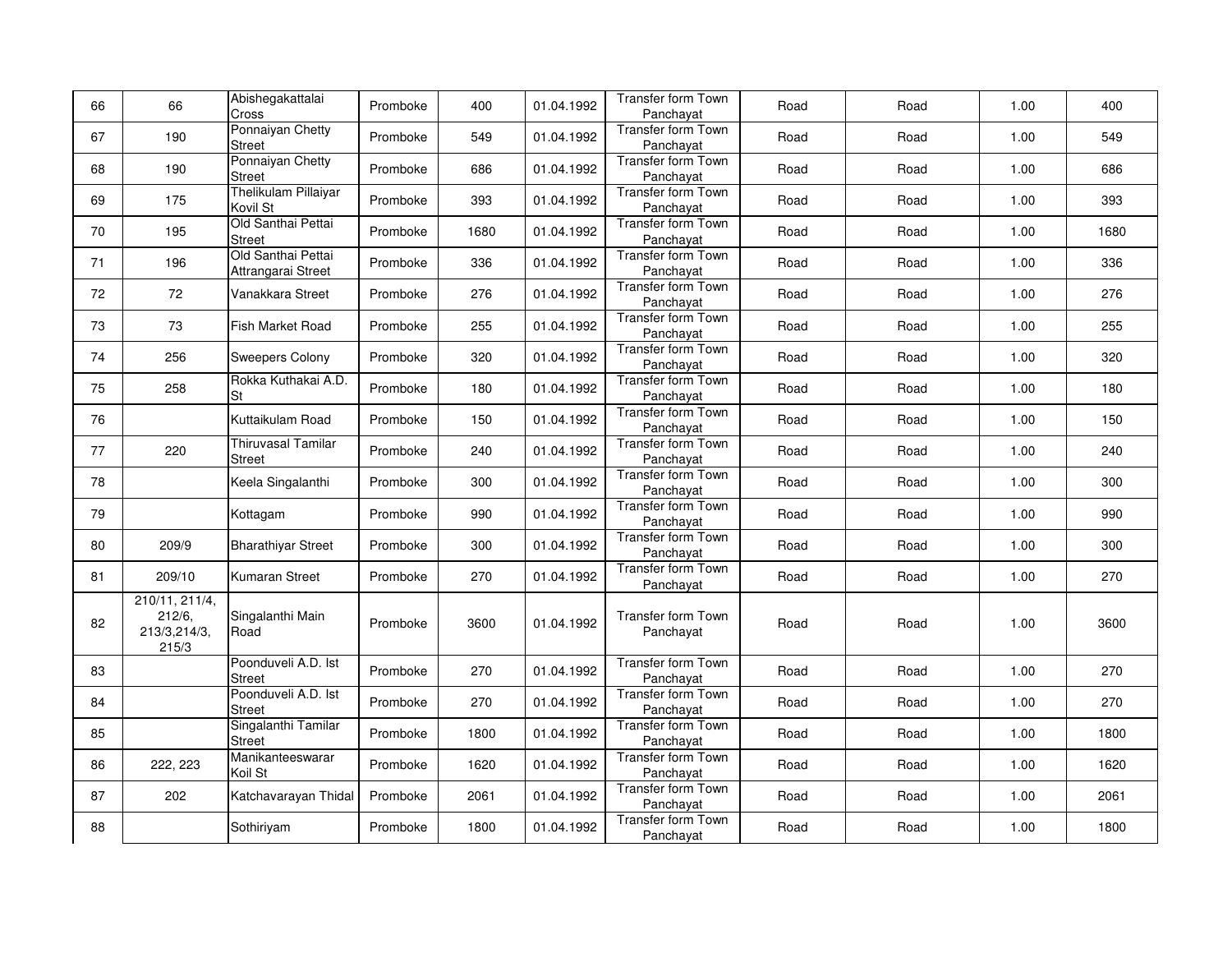| 89  |        | Pambalamman Koil<br><b>Street</b>        | Promboke | 1015 | 01.04.1992 | <b>Transfer form Town</b><br>Panchayat | Road | Road | 1.00 | 1015   |
|-----|--------|------------------------------------------|----------|------|------------|----------------------------------------|------|------|------|--------|
| 90  |        | Singalanthi A.D.<br><b>Street</b>        | Promboke | 3000 | 01.04.1992 | Transfer form Town<br>Panchayat        | Road | Road | 1.00 | 3000   |
| 91  |        | Anna Nagar                               | Promboke | 238  | 01.04.1992 | Transfer form Town<br>Panchayat        | Road | Road | 1.00 | 238    |
| 92  |        | Jeeva Nagar                              | Promboke | 285  | 01.04.1992 | Transfer form Town<br>Panchayat        | Road | Road | 1.00 | 285    |
| 93  |        | Kontrikulam Street                       | Promboke | 336  | 01.04.1992 | <b>Transfer form Town</b><br>Panchayat | Road | Road | 1.00 | 336    |
| 94  |        | Anna Nagar Pillaiyar<br>Koil St          | Promboke | 195  | 01.04.1992 | <b>Transfer form Town</b><br>Panchayat | Road | Road | 1.00 | 195    |
| 95  |        | Anna Nagar Mill<br><b>Street</b>         | Promboke | 180  | 01.04.1992 | <b>Transfer form Town</b><br>Panchayat | Road | Road | 1.00 | 180    |
| 96  |        | Vidvan Manaikkal<br>A.D.St               | Promboke | 520  | 01.04.1992 | <b>Transfer form Town</b><br>Panchayat | Road | Road | 1.00 | 520    |
| 97  |        | Anna Nagar Gate<br>Side Road             | Promboke | 188  | 01.04.1992 | Transfer form Town<br>Panchayat        | Road | Road | 1.00 | 187.50 |
| 98  |        | <b>Pandithar Street</b>                  | Promboke | 933  | 01.04.1992 | <b>Transfer form Town</b><br>Panchayat | Road | Road | 1.00 | 933.30 |
| 99  |        | Uppukula Street                          | Promboke | 600  | 01.04.1992 | <b>Transfer form Town</b><br>Panchayat | Road | Road | 1.00 | 600    |
| 100 |        | Throwpathiyamman<br>Koil St              | Promboke | 465  | 01.04.1992 | Transfer form Town<br>Panchayat        | Road | Road | 1.00 | 465    |
| 101 | 226    | Periya Nayagipuram                       | Promboke | 1230 | 01.04.1992 | Transfer form Town<br>Panchayat        | Road | Road | 1.00 | 1230   |
| 102 | 226    | Periya Nayagipuram                       | Promboke | 330  | 01.04.1992 | Transfer form Town<br>Panchayat        | Road | Road | 1.00 | 330    |
| 103 | 98     | Valaiyalkara Street                      | Promboke | 411  | 01.04.1992 | Transfer form Town<br>Panchayat        | Road | Road | 1.00 | 411    |
| 104 | 98     | South Chetty Street                      | Promboke | 180  | 01.04.1992 | <b>Transfer form Town</b><br>Panchayat | Road | Road | 1.00 | 180    |
| 105 | 98     | Marriyamman Koil<br><b>Chetty Street</b> | Promboke | 705  | 01.04.1992 | <b>Transfer form Town</b><br>Panchayat | Road | Road | 1.00 | 705    |
| 106 | 224/3A | V.O.C. Nagar                             | Promboke | 1143 | 01.04.1992 | Transfer form Town<br>Panchayat        | Road | Road | 1.00 | 1143   |
| 107 | 224/4  | V.O.C. Nagar Vaikkal<br>West             | Promboke | 473  | 01.04.1992 | Transfer form Town<br>Panchayat        | Road | Road | 1.00 | 473    |
| 108 |        | V.O.C. Nagar Vaikkal<br>West             | Promboke | 276  | 01.04.1992 | Transfer form Town<br>Panchayat        | Road | Road | 1.00 | 276    |
| 109 | 89     | Samiyappa Nagar<br><b>West Street</b>    | Promboke | 840  | 01.04.1992 | Transfer form Town<br>Panchayat        | Road | Road | 1.00 | 840    |
| 110 | 91     | Samiyappa Nagar<br>Attrangarai           | Promboke | 1650 | 01.04.1992 | Transfer form Town<br>Panchayat        | Road | Road | 1.00 | 1650   |
| 111 | 89     | Samiyappa Nagar<br>Cross Road 1          | Promboke | 293  | 01.04.1992 | <b>Transfer form Town</b><br>Panchayat | Road | Road | 1.00 | 292.50 |
| 112 | 96     | Samiyappa Nagar<br>Cross Road 2          | Promboke | 320  | 01.04.1992 | <b>Transfer form Town</b><br>Panchayat | Road | Road | 1.00 | 320    |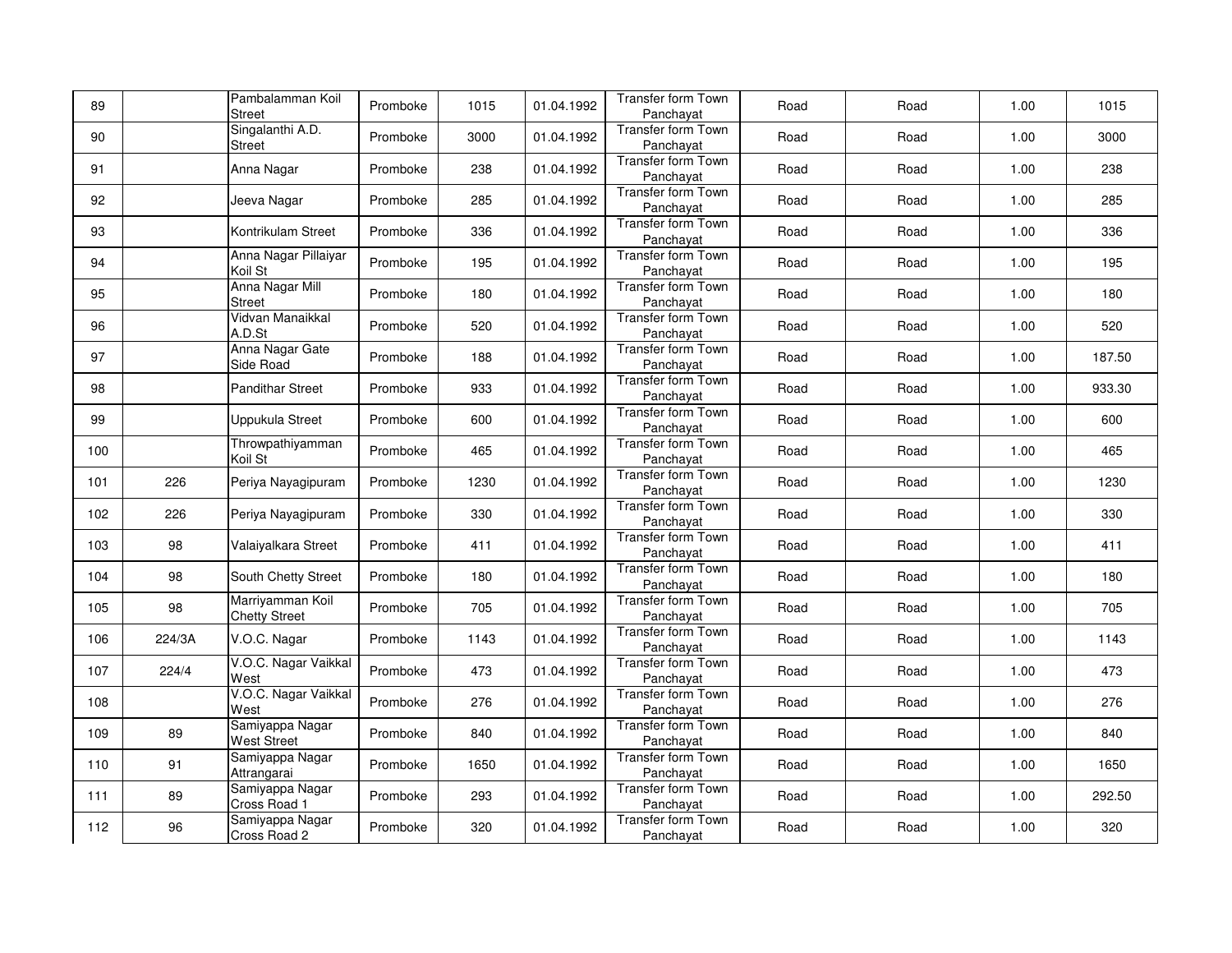| 113 | 96 | Seein-Lion Colony                        | Promboke   | 800         | 01.04.1992 | Transfer form Town<br>Panchayat        | Road | Road | 1.00 | 330  |
|-----|----|------------------------------------------|------------|-------------|------------|----------------------------------------|------|------|------|------|
| 114 | 96 | Seein-Lion Colony                        | Promboke   | 330         | 01.04.1992 | Transfer form Town<br>Panchayat        | Road | Road | 1.00 | 330  |
| 115 | 95 | Samiyappa Nagar<br>Road                  | Promboke   | 1200        | 01.04.1992 | <b>Transfer form Town</b><br>Panchayat | Road | Road | 1.00 | 1200 |
| 116 | 96 | <b>Thattara Street</b>                   | Promboke   | 180         | 01.04.1992 | Transfer form Town<br>Panchayat        | Road | Road | 1.00 | 180  |
| 117 | 96 | North Chetty Street                      | Promboke   | 183         | 01.04.1992 | Transfer form Town<br>Panchayat        | Road | Road | 1.00 | 183  |
| 118 | 62 | Eda Theru                                | Promboke   | 363         | 01.04.1992 | Transfer form Town<br>Panchayat        | Road | Road | 1.00 | 363  |
| 119 | 62 | Attur Road                               | Promboke   | 2865        | 01.04.1992 | Transfer form Town<br>Panchayat        | Road | Road | 1.00 | 2865 |
| 120 | 69 | Pallivasal A.D. Street                   | Promboke   | 675         | 01.04.1992 | Transfer form Town<br>Panchayat        | Road | Road | 1.00 | 675  |
| 121 |    | <b>Pallivasal Cross</b><br><b>Street</b> | Promboke   | 324         | 01.04.1992 | Transfer form Town<br>Panchayat        | Road | Road | 1.00 | 324  |
| 122 |    | Nanthavanakulam                          | Gifted     | $\pmb{0}$   | 01.11.1992 | <b>Transfer form Town</b><br>Panchayat | Tank | Tank | 1.00 | 0.27 |
| 123 |    | Kondrikulam                              | Gifted     | 0           | 01.11.1992 | Transfer form Town<br>Panchayat        | Tank | Tank | 1.00 | 0.58 |
| 124 |    | Uppukulam                                | Gifted     | $\pmb{0}$   | 01.11.1992 | Transfer form Town<br>Panchayat        | Tank | Tank | 1.00 | 0.19 |
| 125 |    | Servarayankulam                          | Gifted     | $\mathbf 0$ | 01.11.1992 | Transfer form Town<br>Panchayat        | Tank | Tank | 1.00 | 0.43 |
| 126 |    | Thatchankulam                            | Gifted     | $\pmb{0}$   | 01.11.1992 | Transfer form Town<br>Panchayat        | Tank | Tank | 1.00 | 0.18 |
| 127 |    | Pilliyarkulam                            | Gifted     | 0           | 01.11.1992 | <b>Transfer form Town</b><br>Panchayat | Tank | Tank | 1.00 | 0.37 |
| 128 |    | Arasankulam                              | Gifted     | 1.00        | 01.11.1992 | Transfer form Town<br>Panchayat        | Tank | Tank | 1.00 | 0.99 |
| 129 |    | Chekkadikulam                            | Gifted     | 0           | 01.11.1992 | Transfer form Town<br>Panchayat        | Tank | Tank | 1.00 | 0.17 |
| 130 |    | Kaluvamulikulam                          | Gifted     | 0           | 01.11.1992 | <b>Transfer form Town</b><br>Panchayat | Tank | Tank | 1.00 | 0.27 |
| 131 |    | Thelikulam                               | Gifted     | 1.00        | 01.11.1992 | Transfer form Town<br>Panchayat        | Tank | Tank | 1.00 | 0.54 |
| 132 |    | Pidarikulam                              | Gifted     | 1.00        | 01.11.1992 | Transfer form Town<br>Panchayat        | Tank | Tank | 1.00 | 0.53 |
| 133 |    | Vettukulam                               | Gifted     | 2.00        | 01.11.1992 | Transfer form Town<br>Panchayat        | Tank | Tank | 1.00 | 1.85 |
| 134 |    | Tharmar Kovil Kulam                      | Gifted     | $\pmb{0}$   | 01.11.1992 | <b>Transfer form Town</b><br>Panchayat | Tank | Tank | 1.00 | 0.14 |
| 135 |    | Puliyankulam                             | Gifted+D10 | 1.00        | 01.11.1992 | Transfer form Town<br>Panchayat        | Tank | Tank | 1.00 | 0.61 |
| 136 |    | Kavarakulam                              | Gifted     | 1.00        | 01.11.1992 | <b>Transfer form Town</b><br>Panchayat | Tank | Tank | 1.00 | 0.61 |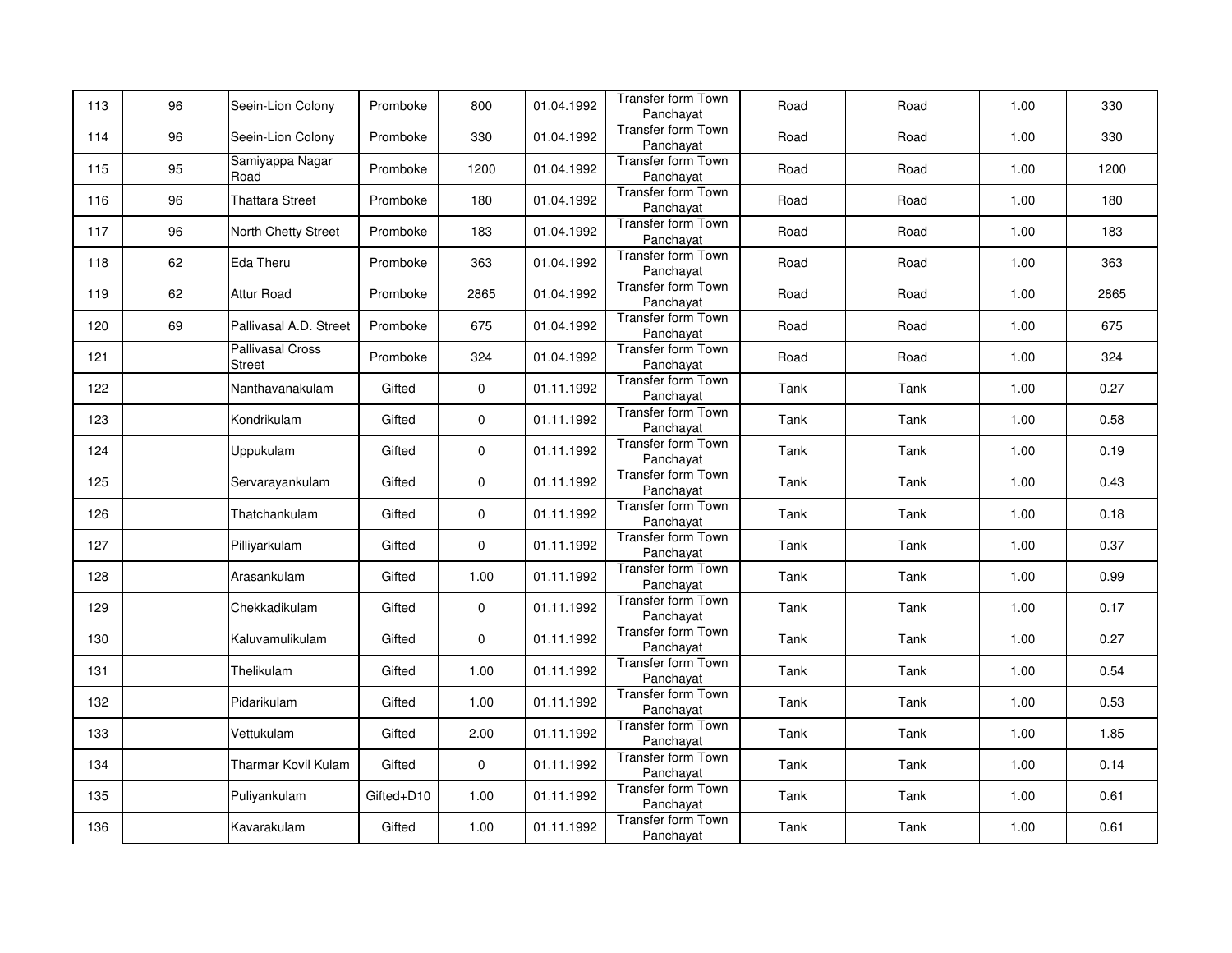| 137 | Thathankulam      | Gifted | 0 | 01.11.1992 | Transfer form Town<br>Panchayat | Tank | Tank | 1.00 | 0.33 |
|-----|-------------------|--------|---|------------|---------------------------------|------|------|------|------|
| 138 | Gurumariyan Kulam | Gifted | 0 | 01.11.1992 | Transfer form Town<br>Panchayat | Tank | Tank | 1.00 | 0.18 |
| 139 | Arivalurkulam     | Gifted | 0 | 01.11.1992 | Transfer form Town<br>Panchayat | Tank | Tank | 1.00 | 0.13 |
| 140 | Attaikulam        | Gifted | 0 | 01.11.1992 | Transfer form Town<br>Panchayat | Tank | Tank | 1.00 | 0.16 |
| 141 | Netodaikulam+C10  | Gifted | 0 | 01.11.1992 | Transfer form Town<br>Panchayat | Tank | Tank | 1.00 | 0.15 |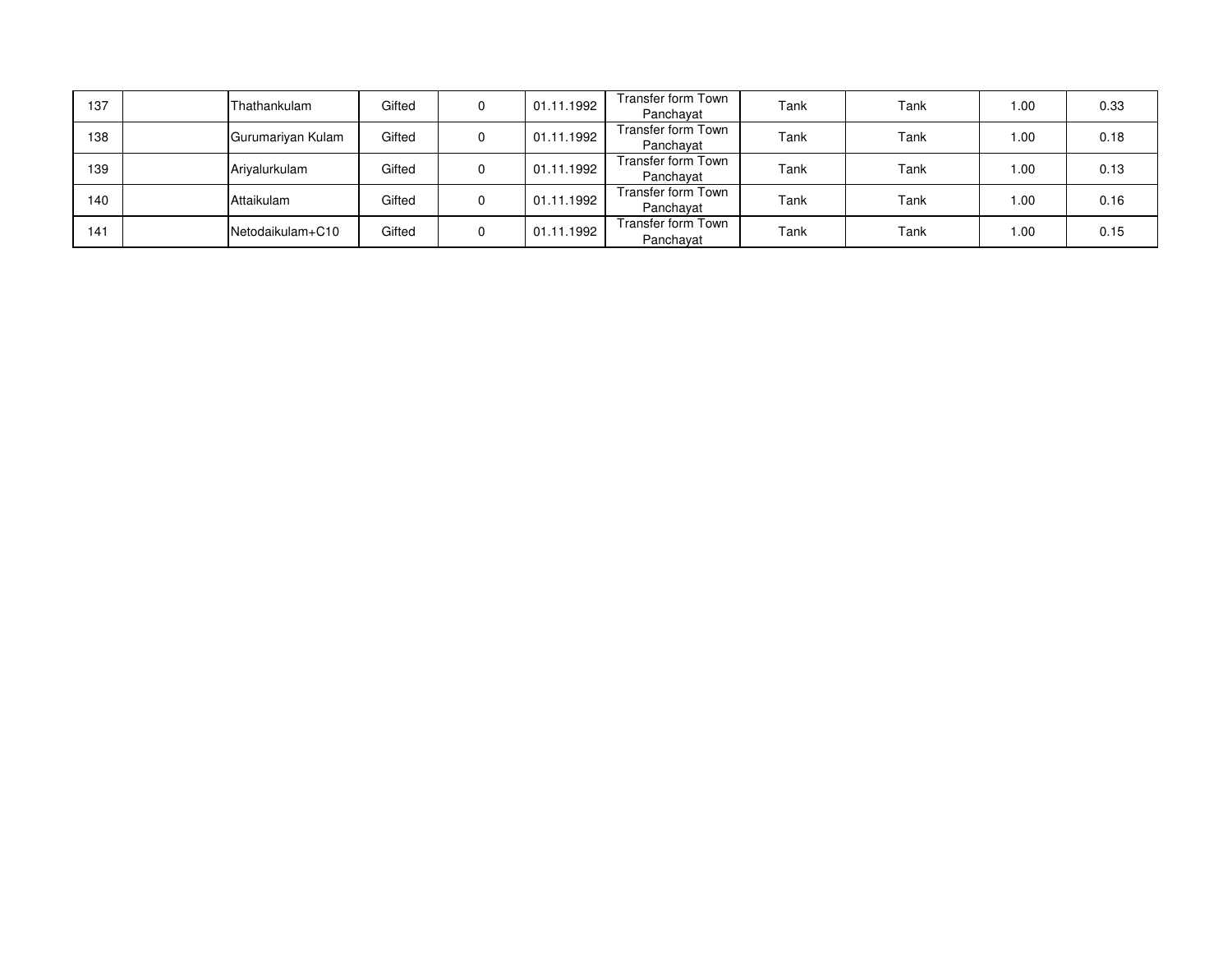## **SCHEDULE FOR PREPARING THE OPENING BALANCE SHEETTHIRUTHURAIPOONDI MUNICIPALITY**

**LAND EDUCATION FUND**

**Schedule No.1**

**Land owned, acquired or purchased by the Municipality**

| SI.No           | <b>Survey No.</b>    | Location          | Owned or<br>Acquired /<br>Purchased<br>Alienated /<br>Gifted | <b>Extent (area)</b><br>acre / cent /<br>ground / sqm | Date of<br>owner ship,<br>acquistion,<br>alieneation,<br>purchase /<br>gift | <b>Document details</b> | <b>Used as</b> | <b>Present Status of the</b><br>Land | <b>Rate per</b><br>Sq.m<br>Rs. | <b>Total Value in</b><br>lakhs<br>Rs. |
|-----------------|----------------------|-------------------|--------------------------------------------------------------|-------------------------------------------------------|-----------------------------------------------------------------------------|-------------------------|----------------|--------------------------------------|--------------------------------|---------------------------------------|
|                 | $\overline{2}$       | 3                 | 4                                                            | 5                                                     | 6                                                                           | 7                       | 8              | 9                                    | 10                             | 11                                    |
| -1              | 10-May               | <b>JKR</b> Garden | Gifted                                                       | 1028.46                                               | 24.08.2015                                                                  | 1995/2015               | Road           | Road                                 | 1.00                           | 1028.46                               |
| $\overline{c}$  | $04-16,$<br>$4 - 17$ | <b>JKR</b> Garden | Gifted                                                       | 1149.64                                               | 24.08.2015                                                                  | 1995/2015               | Road           | Road                                 | 1.00                           | 1149.64                               |
| 3               | 9/9, 10/11           | <b>JKR</b> Garden | Gifted                                                       | 1696.32                                               | 24.08.2015                                                                  | 1995/2015               | Road           | Road                                 | 1.00                           | 1696.32                               |
| 4               | 10-Nov               | <b>JKR</b> Garden | Gifted                                                       | 809.32                                                | 24.08.2015                                                                  | 1995/2015               | Road           | Road                                 | 1.00                           | 809.32                                |
| 5               | 10/11,10/5           | <b>JKR</b> Garden | Gifted                                                       | 759.08                                                | 24.08.2015                                                                  | 1995/2015               | Road           | Road                                 | 1.00                           | 759.08                                |
| 6               | 10-Nov               | <b>JKR</b> Garden | Gifted                                                       | 153.72                                                | 24.08.2015                                                                  | 1995/2015               | Road           | Road                                 | 1.00                           | 153.72                                |
| $\overline{7}$  | 10/11,9/9            | <b>JKR</b> Garden | Gifted                                                       | 755.79                                                | 24.08.2015                                                                  | 1995/2015               | Road           | Road                                 | 1.00                           | 755.79                                |
| 8               | 10-Nov               | <b>JKR</b> Garden | Gifted                                                       | 384.3                                                 | 24.08.2015                                                                  | 1995/2015               | Road           | Road                                 | 1.00                           | 384.3                                 |
| 9               | 10-Nov               | <b>JKR</b> Garden | Gifted                                                       | 495.32                                                | 24.08.2015                                                                  | 1995/2015               | Road           | Road                                 | 1.00                           | 495.32                                |
| 10              | 10-Nov               | <b>JKR</b> Garden | Gifted                                                       | 499.59                                                | 24.08.2015                                                                  | 1995/2015               | Road           | Road                                 | 1.00                           | 499.59                                |
| 11              | 10-Nov               | <b>JKR</b> Garden | Gifted                                                       | 49.00                                                 | 24.08.2015                                                                  | 1995/2015               | Road           | Road                                 | 1.00                           | 49                                    |
| 12              | 10/5, 10/6           | <b>JKR</b> Garden | Gifted                                                       | 1144.21                                               | 24.08.2015                                                                  | 1995/2015               | Road           | Road                                 | 1.00                           | 1144.21                               |
| 13              | Apr-16               | <b>JKR</b> Garden | Gifted                                                       | 217.77                                                | 24.08.2015                                                                  | 1995/2015               | Road           | Road                                 | 1.00                           | 217.77                                |
| 14              | 10-Nov               | <b>JKR</b> Garden | Gifted                                                       | 518.80                                                | 24.08.2015                                                                  | 1995/2015               | Road           | Road                                 | 1.00                           | 518.8                                 |
| 15              | 4/16, 4/17           | <b>JKR</b> Garden | Gifted                                                       | 1296.07                                               | 24.08.2015                                                                  | 1995/2015               | Park           | Land                                 | 1.00                           | 1296.07                               |
| 16              | 8/2B, 10/5,10/6      | <b>JKR</b> Garden | Gifted                                                       | 2973.05                                               | 24.08.2015                                                                  | 1995/2015               | Park           | Land                                 | 1.00                           | 2973.05                               |
| $\overline{17}$ | 133/1B2              | A.S.V.R Nagar     | Gifted                                                       | 16578                                                 | 28.02.2018                                                                  | 435/2018                | Road           | Road                                 | 1.00                           | 16578                                 |
| 18              | 133/1B2              | A.S.V.R Nagar     | Gifted                                                       | 4602                                                  | 28.02.2018                                                                  | 435/2018                | Road           | Road                                 | 1.00                           | 4602                                  |
| 19              | 133/1B2              | A.S.V.R Nagar     | Gifted                                                       | 4639                                                  | 28.02.2018                                                                  | 435/2018                | Road           | Road                                 | 1.00                           | 4639                                  |
| 20              | 133/1B2              | A.S.V.R Nagar     | Gifted                                                       | 4499                                                  | 28.02.2018                                                                  | 435/2018                | Road           | Road                                 | 1.00                           | 4499                                  |
| 21              | 133/1B2              | A.S.V.R Nagar     | Gifted                                                       | 11640                                                 | 28.02.2018                                                                  | 435/2018                | Road           | Road                                 | 1.00                           | 11640                                 |
| $\overline{22}$ | 133/1B2              | A.S.V.R Nagar     | Gifted                                                       | 413                                                   | 28.02.2018                                                                  | 435/2018                | Road           | Road                                 | 1.00                           | 413                                   |
| 23              | 133/1B2              | A.S.V.R Nagar     | Gifted                                                       | 1168                                                  | 28.02.2018                                                                  | 435/2018                | Road           | Road                                 | 1.00                           | 1168                                  |
| 24              | 133/1B2              | A.S.V.R Nagar     | Gifted                                                       | 9517.3                                                | 28.02.2018                                                                  | 435/2018                | Park           | Land                                 | 1.00                           | 9517.3                                |
| 25              | 133/1B2              | A.S.V.R Nagar     | Gifted                                                       | 5984                                                  | 28.02.2018                                                                  | 435/2018                | Park           | Land                                 | 1.00                           | 5984                                  |
| 26              | 97/3B, 97/3B         | Sai Ram Nagar     | Gifted                                                       | 19776.19                                              | 09.04.2018                                                                  | 1429/2018               | Road           | Road                                 | 1.00                           | 19776.19                              |
| 27              | 99/1,99/1,99/1       | Sai Ram Nagar     | Gifted                                                       | 8541.88                                               | 09.04.2018                                                                  | 1429/2018               | Road           | Road                                 | 1.00                           | 8541.88                               |
| 28              | 99/2A,99/2A          | Sai Ram Nagar     | Gifted                                                       | 8128.29                                               | 09.04.2018                                                                  | 1429/2018               | Road           | Road                                 | 1.00                           | 8128.29                               |
| 29              | 97/3B                | Sai Ram Nagar     | Gifted                                                       | 275.35                                                | 09.04.2018                                                                  | 1429/2018               | Park           | Land                                 | 1.00                           | 275.35                                |
| 30              | 99/1                 | Sai Ram Nagar     | Gifted                                                       | 11,416.46                                             | 09.04.2018                                                                  | 1429/2018               | Park           | Land                                 | 1.00                           | 11416.46                              |
| 31              | 99/2A                | Sai Ram Nagar     | Gifted                                                       | 2451.09                                               | 09.04.2018                                                                  | 1429/2018               | Park           | Land                                 | 1.00                           | 2451.09                               |
| 32              | 227/7H, 227/7H,      | <b>JSK Nagar</b>  | Gifted                                                       | 7906                                                  | 06.03.2018                                                                  | 595/2018                | Road           | Road                                 | 1.00                           | 7906                                  |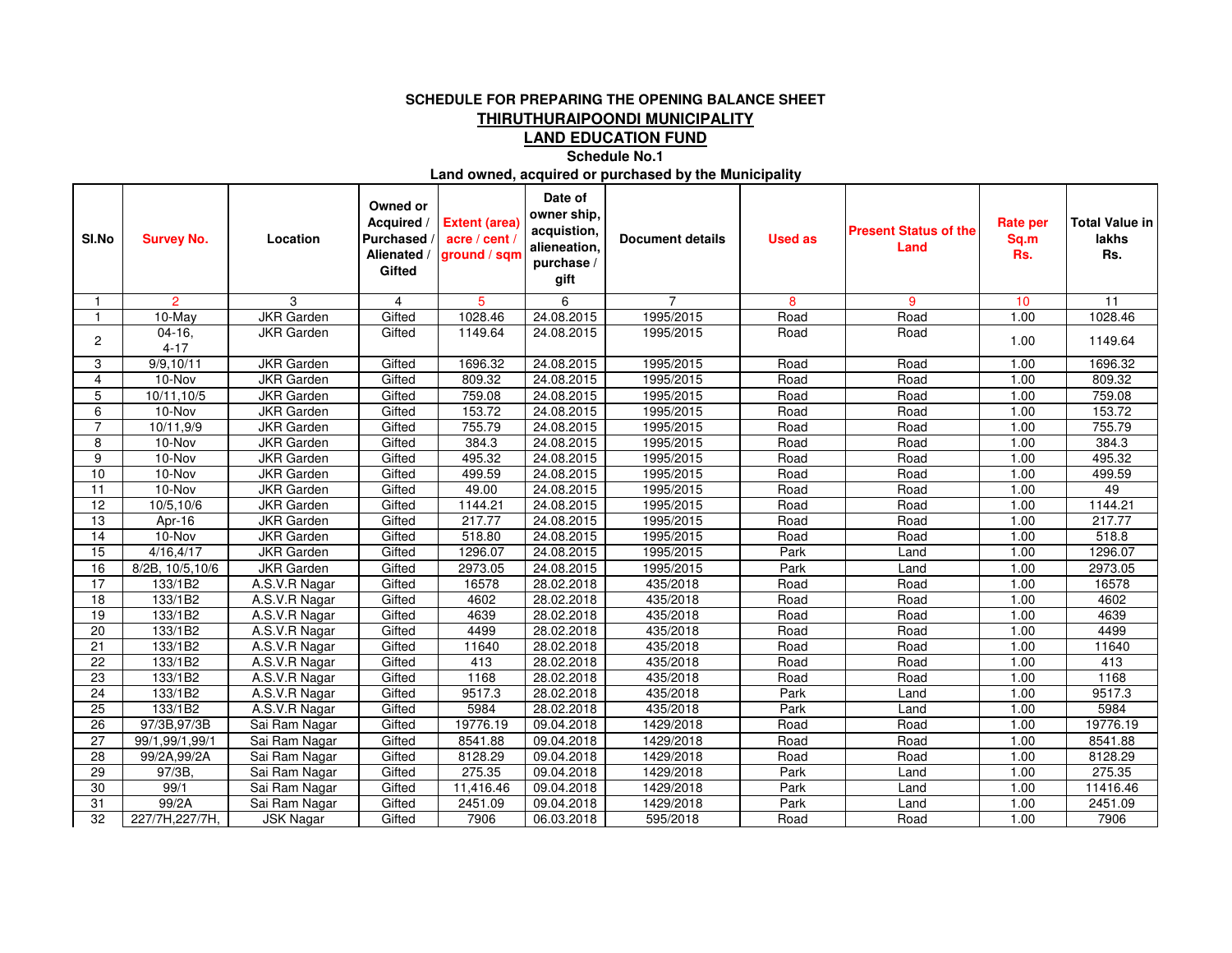| 33 | 227/5A,227/5A22 | JSK Nagar         | Gifted | 2745.5 | 06.03.2018 | 595/2018  | Road | Road | 1.00 | 2745.5 |
|----|-----------------|-------------------|--------|--------|------------|-----------|------|------|------|--------|
|    | 7/5A            |                   |        |        |            |           |      |      |      |        |
| 34 | 227/14B         | JSK Nagar         | Gifted | 900    | 06.03.2018 | 595/2018  | Road | Road | 1.00 | 900    |
| 35 | 227/7H          | <b>JSK Nagar</b>  | Gifted | 7717   | 06.03.2018 | 595/2018  | Park | Land | 1.00 | 7717   |
| 36 | 248/2B          | Sri Venkateshwara | Gifted | 7205   | 25.09.2018 | 3199/2018 | Road | Road | 1.00 | 7205   |
|    |                 | Nagar             |        |        |            |           |      |      |      |        |
| 37 | 248/2B          | Sri Venkateshwara | Gifted | 2489   | 25.09.2018 | 3199/2018 | Park | Land | 1.00 | 2489   |
|    |                 | Nagar             |        |        |            |           |      |      |      |        |

Thiruthuraipoondi MunicipalityTown Planning Inspector

 Thiruthuraipoondi Municipality Commissioner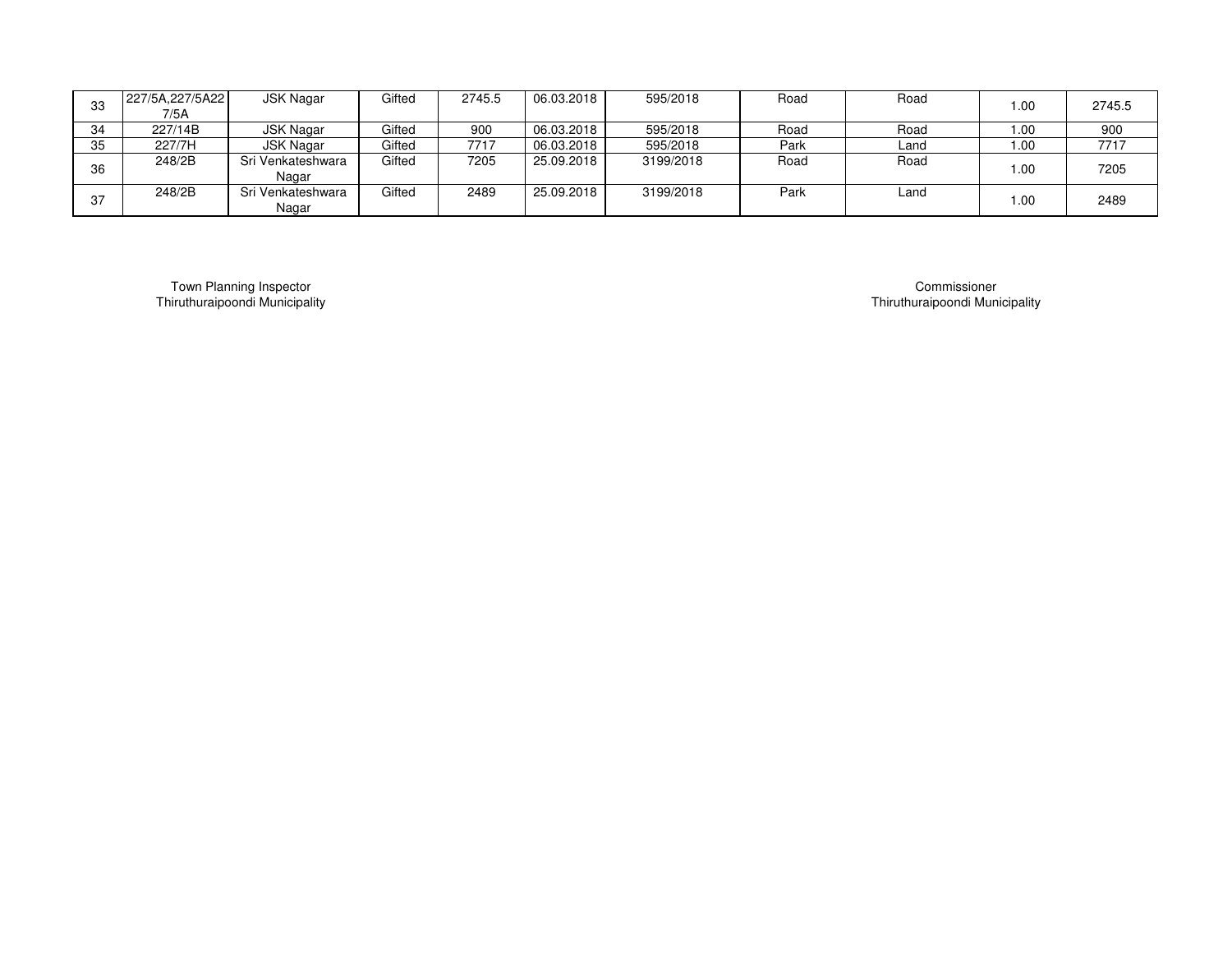# **THIRUTHURAIPOONDI MUNICIPALITYBUILDINGS REVENUE & CAPITAL FUND Schedule No.2**

## **Buildings owned, constructed, gifted, transferred to the Corporation Municipality**

| SI.N<br>$\mathbf{o}$ | Name of the<br><b>Buildings</b> | Location                         | Total area of<br>the site | <b>Plinth</b><br>area of the<br><b>Building</b> | Nature of<br>construction | <b>Usage of the Building</b> | <b>Month and</b><br>Year of<br>construction | Cost of<br><b>Construction</b><br>at the time of<br>completion | <b>Depreciation</b><br>allowed | Net value as<br>on<br>31.03.2021 |
|----------------------|---------------------------------|----------------------------------|---------------------------|-------------------------------------------------|---------------------------|------------------------------|---------------------------------------------|----------------------------------------------------------------|--------------------------------|----------------------------------|
| $\overline{1}$       | $\mathbf{2}$                    | 3                                | 4                         | 5                                               | 6                         | $\overline{7}$               | 8                                           | 9                                                              | 10                             | 11                               |
| $\mathbf{1}$         | <b>Burial Shed</b>              | Mannai Road                      | $\overline{50}$           | $\overline{12}$                                 | R.C.C                     | <b>Burial Shed</b>           | 04/2004                                     | 31000                                                          | 10133.97                       | 13824.95                         |
| $\mathbf{2}$         | <b>Burial Shed</b>              | Mannai Road                      | 120                       | $\overline{12}$                                 | R.C.C                     | <b>Burial Shed</b>           | 04/2004                                     | 31000                                                          | 10133.97                       | 13842.95                         |
| $\mathbf{3}$         | <b>Community Hall</b>           | Municipal Office<br>Road         | 550                       | 105                                             | R.C.C                     | <b>Community Hall</b>        | 04/2004                                     | 590000                                                         | 198581.95                      | 259674.73                        |
| $\overline{4}$       | <b>Burial Shed</b>              | Mannai Road                      | 120                       | 12                                              | R.C.C                     | <b>Burial Shed</b>           | 06/2005                                     | 31000                                                          | 9351.54                        | 14362.03                         |
| 5                    | <b>Community Hall</b>           | Ariyalur A.D.Street              | 250                       | 101                                             | R.C.C                     | <b>Community Hall</b>        | 06/2007                                     | 500000                                                         | 113109.53                      | 256671.02                        |
| 6                    | <b>Bus Shelder</b>              | Mannai Road                      | 19                        | 19                                              | R.C.C                     | <b>Bus Shelder</b>           | 06/2004                                     | 80000                                                          | 26926.37                       | 32210.13                         |
| 7                    | New Office Building             | Ramamadam<br><b>Street</b>       | 200                       | 150                                             | R.C.C                     | <b>Office Building</b>       | 04/1992                                     | 500000.00                                                      | 320757.04                      | 118913.44                        |
| 8                    | Old Municipal Office            | Ramamadam<br><b>Street</b>       | 2500                      | 127                                             | R.C.C                     | <b>Office Building</b>       | 04/1992                                     | 500000.00                                                      | 320757.04                      | 118913.44                        |
| 9                    | <b>Burial Shed</b>              | Agara Manaikkal<br><b>Street</b> | 100                       | 12                                              | R.C.C                     | <b>Burial Shed</b>           | 01/2003                                     | 39404                                                          | 14659.65                       | 16415.90                         |
| 10                   | <b>Burial Shed</b>              | <b>Nadar Street</b>              | 100                       | 12                                              | R.C.C                     | <b>Burial Shed</b>           | 04/2003                                     | 40000                                                          | 14790.02                       | 16724.81                         |
| $\overline{11}$      | <b>Burial Shed</b>              | Santhaipettai                    | 100                       | $\overline{26}$                                 | R.C.C                     | <b>Burial Shed</b>           | 01/2003                                     | 100000                                                         | 36975.06                       | 41812.03                         |
| $\overline{12}$      | <b>Burial Shed</b>              | Rokka Kuthagai                   | 100                       | 12                                              | R.C.C                     | <b>Burial Shed</b>           | 01/2002                                     | 40000                                                          | 16050.52                       | 16561.32                         |
| 13                   | <b>Burial Shed</b>              | Singalanthi<br>A.D.Street        | 100                       | 12                                              | R.C.C                     | <b>Burial Shed</b>           | 03/2003                                     | 40000                                                          | 14790.02                       | 16515.33                         |
| 14                   | <b>Burial Shed</b>              | Singalanthi                      | 100                       | 12                                              | R.C.C                     | <b>Burial Shed</b>           | 02/1999                                     | 39609                                                          | 19276.03                       | 41812.03                         |
| 15                   | <b>Burial Shed</b>              | Periyanayagi<br>Puram            | 100                       | 12                                              | R.C.C                     | <b>Burial Shed</b>           | 02/2003                                     | 39609                                                          | 14645.45                       | 188676.08                        |
| 16                   | <b>Burial Shed</b>              | Samiyappa Nagar                  | 100                       | 12                                              | R.C.C                     | <b>Burial Shed</b>           | 04/2003                                     | 39499                                                          | 14604.78                       | 16515.33                         |
| 17                   | <b>Burial Shed</b>              | Mannai Road                      | 100                       | $\overline{12}$                                 | R.C.C                     | <b>Burial Shed</b>           | 01/2003                                     | 100000                                                         | 36975.06                       | 41812.03                         |
| 18                   | <b>Council Hall</b>             | <b>Municipal Office</b>          | 550                       | 105                                             | R.C.C                     | <b>Council Hall</b>          | 08/2001                                     | 500000                                                         | 215599.95                      | 188676.80                        |
| 19                   | <b>Sanitary Complex</b>         | Abishegakattalai                 | 250                       | 223                                             | R.C.C                     | <b>Sanitary Complex</b>      | 07/2003                                     | 957585                                                         | 354067.62                      | 400385.76                        |
| 20                   | <b>Flushout Latrins</b>         | <b>Thirukkulam Street</b>        | 50                        | 33                                              | R.C.C                     | <b>Flashout Latrins</b>      | 08/1998                                     | 100000                                                         | 51232.50                       | 32353.35                         |
| 21                   | <b>Flushout Latrins</b>         | Ariyalur                         | 20                        | 12                                              | R.C.C                     | <b>Flashout Latrins</b>      | 08/1997                                     | 50000                                                          | 26835.44                       | 15367.84                         |
| 22                   | <b>Flushout Latrins</b>         | Old Bus stand                    | 1950                      | 27                                              | R.C.C                     | <b>Flashout Latrins</b>      | 03/2004                                     | 200000                                                         | 67315.91                       | 88025.33                         |
| 23                   | <b>Flushout Latrins</b>         | New Bus stand                    | 19161                     | 33                                              | R.C.C                     | <b>Flashout Latrins</b>      | 07/2001                                     | 100000                                                         | 43119.99                       | 37735.36                         |
| 24                   | Sweeper Colony                  | Vedai Road                       | 2250                      | $\overline{70}$                                 | R.C.C                     | Sweeper Colony               | 04/1971                                     | 200000.00                                                      | 175582.69                      | 16198.94                         |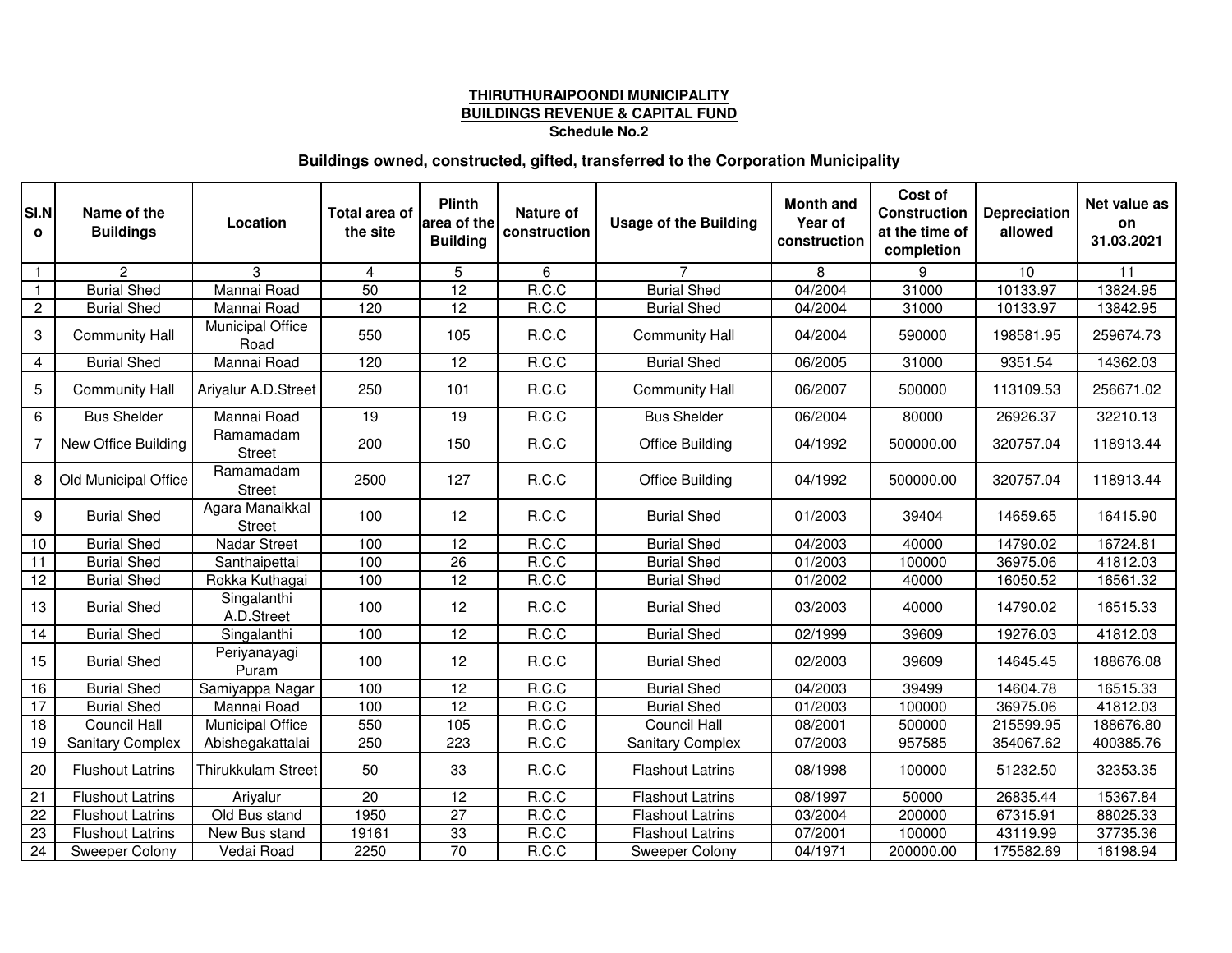| 25              | <b>Sanitary Complex</b>                             | Periyanayagi<br>Puram                     | 100   | 81              | R.C.C             | <b>Sanitary Complex</b>          | 01/2006              | 400000   | 105963.24  | 195069.99 |
|-----------------|-----------------------------------------------------|-------------------------------------------|-------|-----------------|-------------------|----------------------------------|----------------------|----------|------------|-----------|
| $\overline{26}$ | <b>Sanitary Complex</b>                             | Vedai Road                                | 100   | 81              | R.C.C             | <b>Sanitary Complex</b>          | 09/2004              | 400000   | 136631.83  | 174723.82 |
| 27              | <b>Sanitary Complex</b>                             | Arasaladi Street                          | 100   | 81              | R.C.C             | <b>Sanitary Complex</b>          | 09/2004              | 400000   | 136631.83  | 174723.82 |
| 28              | Sanitary Complex                                    | Mannai Road                               | 100   | $\overline{81}$ | R.C.C             | <b>Sanitary Complex</b>          | 09/2004              | 400000   | 136631.83  | 174723.82 |
| 29              | Slaughter House                                     | Kamarajar Street                          | 700   | 550             | R.C.C             | Slaughter House & Fish<br>Market | 08/2001              | 525000   | 11319.00   | 340786.47 |
| 30              | New Bus Stand                                       | <b>Thiruvarur Road</b>                    | 19161 | 1215            | R.C.C             | <b>New Bus Stand</b>             | $\frac{1}{04}{1997}$ | 2500000  | 1341771.92 | 768392.17 |
| 31              | Old Bus Stand<br><b>Building</b>                    | <b>Thiruvarur Road</b>                    | 1950  | 216             | R.C.C             | Shops & Vegitable Market         | 03/1972              | 72418    | 63111.41   | 6174.18   |
| 32              | Reading Room                                        | Ramamadam<br><b>Street</b>                | 20    | 14              | R.C.C             | Reading Room                     | 02/1999              | 50000    | 24332.90   | 17082.07  |
| 33              | <b>Bus Shelder</b>                                  | Mutthu Pettai Road                        | 10    | 10              | R.C.C             | <b>Bus Shelder</b>               | 10/2003              | 45000    | 16638.78   | 18815.41  |
| 34              | Toilet                                              | Office Complex                            | 550   | $\overline{4}$  | R.C.C             | Office                           | 08/2006              | 69544    | 18422.77   | 33914.86  |
|                 |                                                     |                                           |       |                 |                   | <b>AC Sheet Building</b>         |                      |          |            |           |
| 35              | Vegetable Market                                    | <b>Thiruvarur Road</b>                    | 231   | 231             | A.C.Sheet         | Vegitable Market                 | 02/2000              | 500000   | 229819.96  | 179242.96 |
| 36              | Open Stall                                          | <b>Bus Stand</b>                          | 1050  | 62              | A.C.Sheet         | Shops                            | 01/2006              | 188597   | 49960.87   | 91974.04  |
| 37              | <b>Fish Market</b>                                  | Fish Marker Road                          | 100   | 26              | A.C.Sheet         | <b>Fish Market</b>               | 04/1992              | 100000   | 64151.41   | 23782.68  |
| 38              | <b>New Bus Stand</b><br>A.C.Sheet Shops             | New Bus stand                             | 43    | 43              | A.C.Sheet         | <b>Bus stand Shops</b>           | 12/2008              | 211000   | 39139.18   | 114015.98 |
| 39              | <b>Cycle Shed</b>                                   | Ramamadam<br><b>Street</b>                | 20    | 17              | A.C.Sheet         | Office Building Cycle<br>Shed    | 13/1999              | 14000    | 6813.21    | 4767.86   |
| 40              | <b>Taxi Stand</b>                                   | Near Bus Stand                            | 1050  | 150             | A.C.Sheet         | Public                           | 05/2004              | 300000   | 100973.87  | 132038.00 |
| 41              | <b>Community Hall first</b><br>Floor                | <b>Office Complex</b>                     | 550   | 126             | A.C.Sheet         | Office Use                       | 07/2011              | 340000   | 17000.00   | 214284.80 |
|                 |                                                     |                                           |       |                 |                   | <b>Tiled</b>                     |                      |          |            |           |
| $\overline{41}$ | Record Room                                         | Office Complex                            | 50    | $\overline{34}$ | Tiled             | <b>Office Use</b>                | 04/1992              | 100000   | 64151      | 23782.68  |
| 42              | <b>Sweeper Colony</b>                               | Vedai Road                                | 2250  | 487             | Tiled             | Sweeper Quarters                 | 08/1997              | 60125.00 | 32269.61   | 18479.83  |
|                 |                                                     |                                           |       |                 |                   | <b>Bhathing Ghat</b>             |                      |          |            |           |
| 43              | <b>Bhathing Ghate</b>                               | Mannai Road                               | 20    | 12              | <b>Brick Work</b> | Public                           | 05/2005              | 30000    | 9049.88    | 13898.73  |
| 44              | Poondu Veli<br>Valavanather                         | <b>Mullyar River</b>                      | 20    | 16              | <b>Brick Work</b> | Public                           | 04/1999              | 29982    | 14590.98   | 10210.71  |
| 45              | <b>Thattara Street</b>                              | <b>Mullyar River</b>                      | 20    | $\overline{12}$ | <b>Brick Work</b> | Public                           | 04/1999              | 24166    | 11760.58   | 8230.00   |
| 46              | Jeeva Street                                        | Jeeva Street Bond                         | 20    | 12              | <b>Brick Work</b> | Public                           | 11/1999              | 24857    | 12096.86   | 8465.33   |
| 47              | Periya Singlanthi                                   | Periya Singlanthi<br><b>Bhathing Ghat</b> | 20    | 12              | <b>Brick Work</b> | Public                           | 07/1999              | 24857    | 12096.86   | 8465.33   |
| 48              | Katchavarayan<br><b>Thidal School North</b><br>Bank | Singlanthi                                | 20    | 12              | <b>Brick Work</b> | Public                           | 07/1999              | 24804    | 12071.06   | 8447.29   |
| 49              | Katchavarayan<br>Thidal West Bank                   | Singlanthi                                | 20    | 12              | <b>Brick Work</b> | Public                           | 07/1999              | 24806    | 12072.04   | 8447.96   |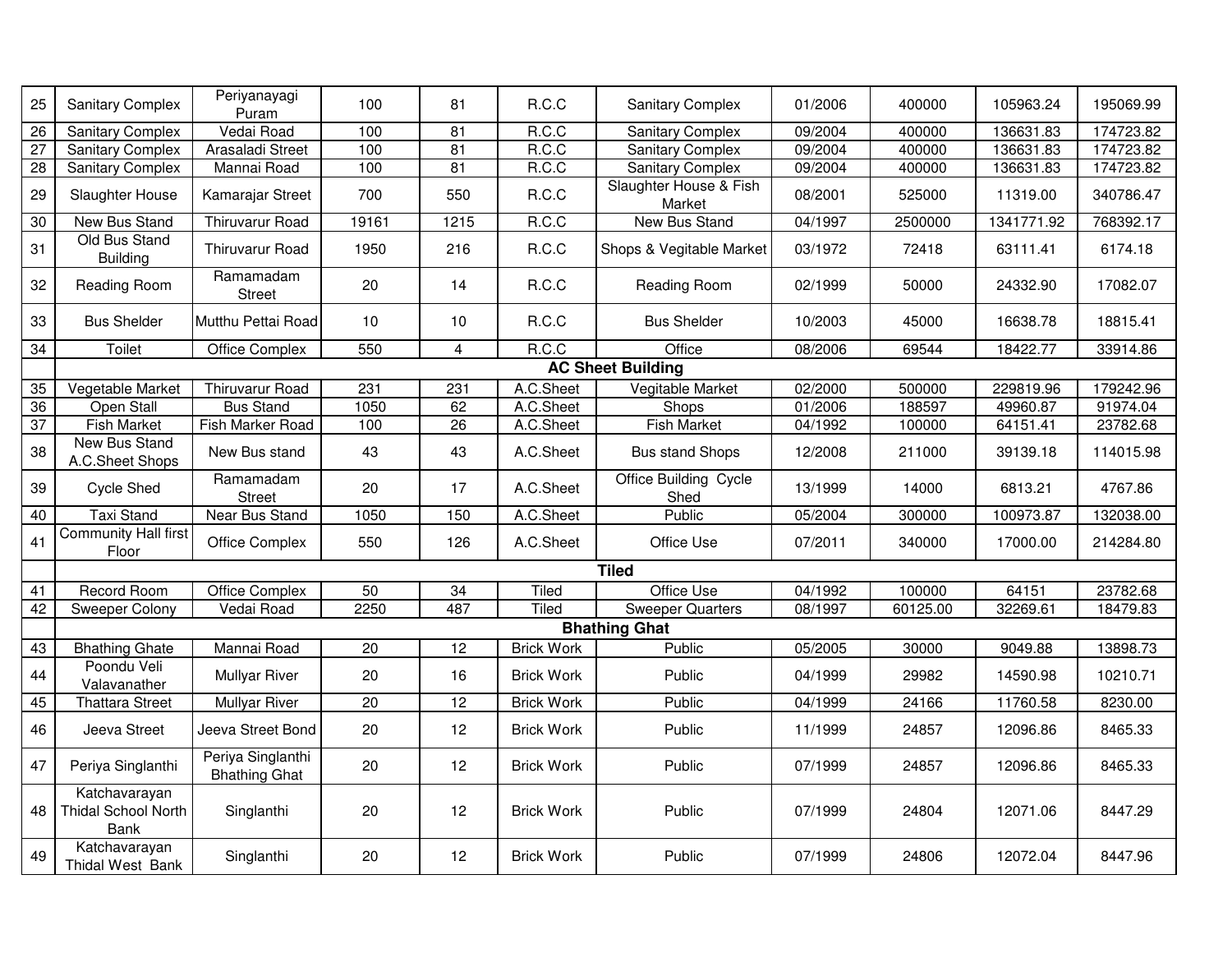| 50 | <b>Thatchan Kulam</b><br>East Bank                  | V.O.C.Nagar                               | 20  | 12 | <b>Brick Work</b>    | Public | 07/1999 | 24857   | 12096.86 | 8465.33   |
|----|-----------------------------------------------------|-------------------------------------------|-----|----|----------------------|--------|---------|---------|----------|-----------|
| 51 | Mariyamman Kovil<br>Kulam                           | Singlanthi                                | 20  | 12 | <b>Brick Work</b>    | Public | 07/1999 | 24876   | 12106.10 | 8471.81   |
| 52 | Ariyalur Kulam                                      | Ariyalur                                  | 20  | 16 | <b>Brick Work</b>    | Public | 07/1999 | 30000   | 14599.74 | 10216.84  |
| 53 | Kuttai Kulam                                        | Periyanayagi<br>Puram                     | 20  | 16 | <b>Brick Work</b>    | Public | 07/1999 | 30000   | 14599.74 | 10216.84  |
| 54 | Good Shed Kulam                                     | Katcheri Road                             | 20  | 16 | <b>Brick Work</b>    | Public | 08/1999 | 30000   | 14599.74 | 10216.84  |
| 55 | Pillaiyar Kovil Kulam                               | Singlanthi                                | 20  | 16 | <b>Brick Work</b>    | Public | 08/1999 | 30000   | 14599.74 | 10216.84  |
| 56 | Kavara Kulam                                        | Singlanthi                                | 40  | 32 | <b>Brick Work</b>    | Public | 08/1999 | 60000   | 29199.48 | 20433.69  |
| 57 | G.H.S.School Back<br>Side                           | Sekkadi Kulam                             | 20  | 16 | <b>Brick Work</b>    | Public | 10/1999 | 30000   | 14599.74 | 10216.84  |
| 58 | Retaing Wall at<br>Sivan Kovil Kulam                | Singlanthi                                | 30  | 25 | <b>Brick Work</b>    | Public | 08/1999 | 39714   | 19327.13 | 13525.06  |
| 59 | Katchavarayan<br><b>Thidal Valavan</b><br>Karai     | <b>Burial Shed</b><br>Singlanthi          | 20  | 12 | <b>Brick Work</b>    | Public | 10/1999 | 40000   | 19466.32 | 13622.46  |
| 60 | Abishega Kattalai<br>North Bank                     | <b>Burial Shed Nadar</b><br><b>Street</b> | 20  | 12 | <b>Burial Shed</b>   | Public | 09/1992 | 40000   | 25660.56 | 9513.07   |
| 61 | Retaing Wall &<br><b>Bhathing Ghat</b>              | Meenatchi Vaikkal<br><b>Street</b>        | 120 | 12 | <b>Bhathing Ghat</b> | Public | 04/2010 | 166089  | 16193.68 | 99443.61  |
| 62 | Retaing Wall at<br>Poochadi Kulam                   | Ponnaiyan Chetti<br><b>Street</b>         | 30  | 25 | <b>Retaing Wall</b>  | Public | 10/2010 | 244021  | 23792.05 | 146104.38 |
| 63 | <b>Bus Shelder</b>                                  | Theli Kulam                               | 27  | 23 | <b>Bus Shelder</b>   | Public | 06/2004 | 200000  | 67315.91 | 88025.33  |
| 64 | 60000 Ltr Capacity<br>OHT and Pump<br>Room and Sump | Agamudaiyar<br><b>Street</b>              | 3   |    |                      | Public | Mar-21  | 1500000 |          | 1500000   |
|    |                                                     |                                           |     |    |                      |        |         |         |          |           |
|    |                                                     |                                           |     |    |                      |        |         |         |          |           |

Thiruthuraipoondi Municipality

Thiruthuraipoondi Municipality Municipal Engineer Commissioner Commissioner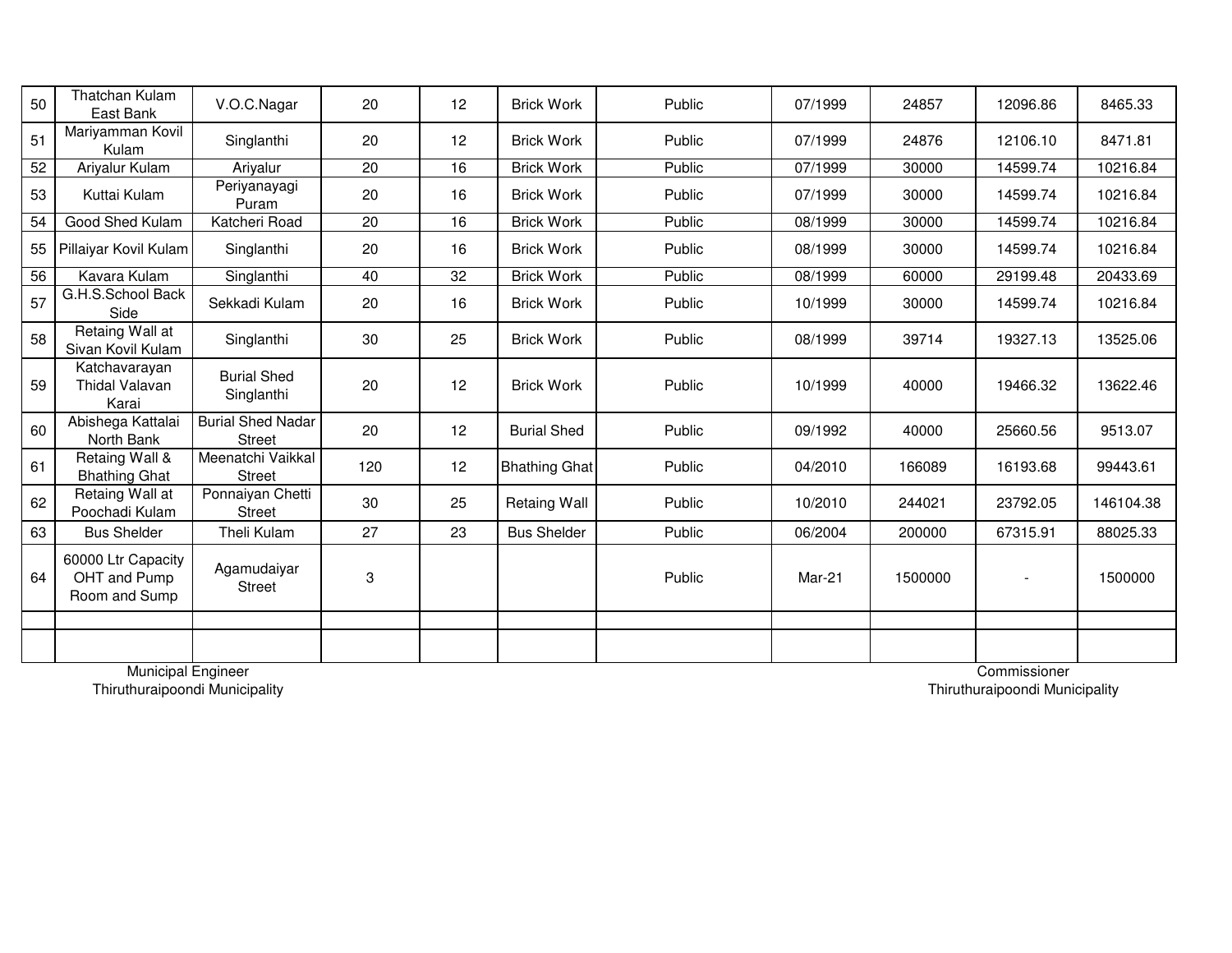# **THIRUTHURAIPOONDI MUNICIPALITYCULVERTS (FLYOVERS) (SUB-WAYS AND CAUSE WAYS) Schedule No.3(1)**

| SI.N<br>$\mathbf{o}$ | Location (Name if any)     | Area | Month and year of<br>construction | Cost of Construction at<br>the time of completion | <b>Depreciation</b><br>allowed Rs. | Net value as on<br>31.03.2019 Rs. | <b>Remarks if</b><br>any |
|----------------------|----------------------------|------|-----------------------------------|---------------------------------------------------|------------------------------------|-----------------------------------|--------------------------|
|                      | 2                          | 3    |                                   | 5.                                                | 6                                  |                                   | 8                        |
|                      | Nanthavanakula Street      | 3    | 02/2000                           | 10000                                             | 5814.04                            | 855.66                            |                          |
| $\overline{c}$       | Rajamanikka Nadar Street   | 7    | 06/1994                           | 30000                                             | 21875.17                           | 1660.82                           | $\overline{\phantom{a}}$ |
| 3                    | Agamudaiyar Street         | 7    | 06/1997                           | 24000                                             | 15919.18                           | 1651.83                           |                          |
| 4                    | Gandhi Nagar               | 5    | 04/1998                           | 14000                                             | 8931.38                            | 1036.09                           |                          |
| 5                    | Ramamada Street            | 10   | 06/1999                           | 30000                                             | 18321.16                           | 2387.31                           |                          |
| 6                    | New Bus Stand              | 17   | 07/1998                           | 70000                                             | 44656.92                           | 5180.48                           |                          |
| $\overline{7}$       | <b>Attur Road</b>          | 6    | 08/1998                           | 20000                                             | 12759.12                           | 1480.13                           |                          |
| 8                    | <b>Thattara Street</b>     | 7    | 07/1998                           | 22000                                             | 14035.32                           | 1628.09                           |                          |
| 9                    | Samiyappa Nagar            | 10   | 02/1999                           | 30000                                             | 18321.16                           | 2387.31                           |                          |
| 10                   | Kontri Kulam               | 6    | 05/1997                           | 10000                                             | 6632.99                            | 688.26                            |                          |
| 11                   | Singalanthi Tamilar Street | 10   | 05/1997                           | 28000                                             | 18572.38                           | 1927.13                           |                          |
| 12                   | <b>Fish Market Road</b>    | 10   | 07/1998                           | 23000                                             | 14672.99                           | 1702.15                           |                          |
| 13                   | Thaikkal Street            | 8    | 10/1999                           | 35000                                             | 21374.69                           | 2785.2                            |                          |
| 14                   | Vanakkara Street           | 16   | 10/1998                           | 80000                                             | 51036.48                           | 5920.55                           |                          |
| 15                   | Old Santhaipettai Street   | 24   | 06/1997                           | 60000                                             | 39797.95                           | 4129.58                           |                          |
| 16                   | Ponnaiyan Chetty Street    | 5    | 10/1998                           | 40000                                             | 25518.24                           | 2960.27                           |                          |
| 17                   | South Street               | 18   | 06/1997                           | 40000                                             | 26531.97                           | 2753.05                           | $\overline{a}$           |
| 18                   | D.M.C.Road                 | 5    | 02/1999                           | 15000                                             | 9160.58                            | 1193.65                           |                          |
| 19                   | Kaluvamulli Street         | 9    | 08/1998                           | 35000                                             | 22328.46                           | 2590.24                           | $\blacksquare$           |
| 20                   | <b>Cholara Street</b>      | 19   | 06/1999                           | 32000                                             | 19542.51                           | 2546.48                           | $\overline{a}$           |
| 21                   | South Ramamada Street      | 3    | 02/2000                           | 10000                                             | 5814.04                            | 855.66                            | $\overline{\phantom{a}}$ |

Thiruthuraipoondi MunicipalityMunicipal Engineer Commissioner Commissioner Commissioner

Thiruthuraipoondi Municipality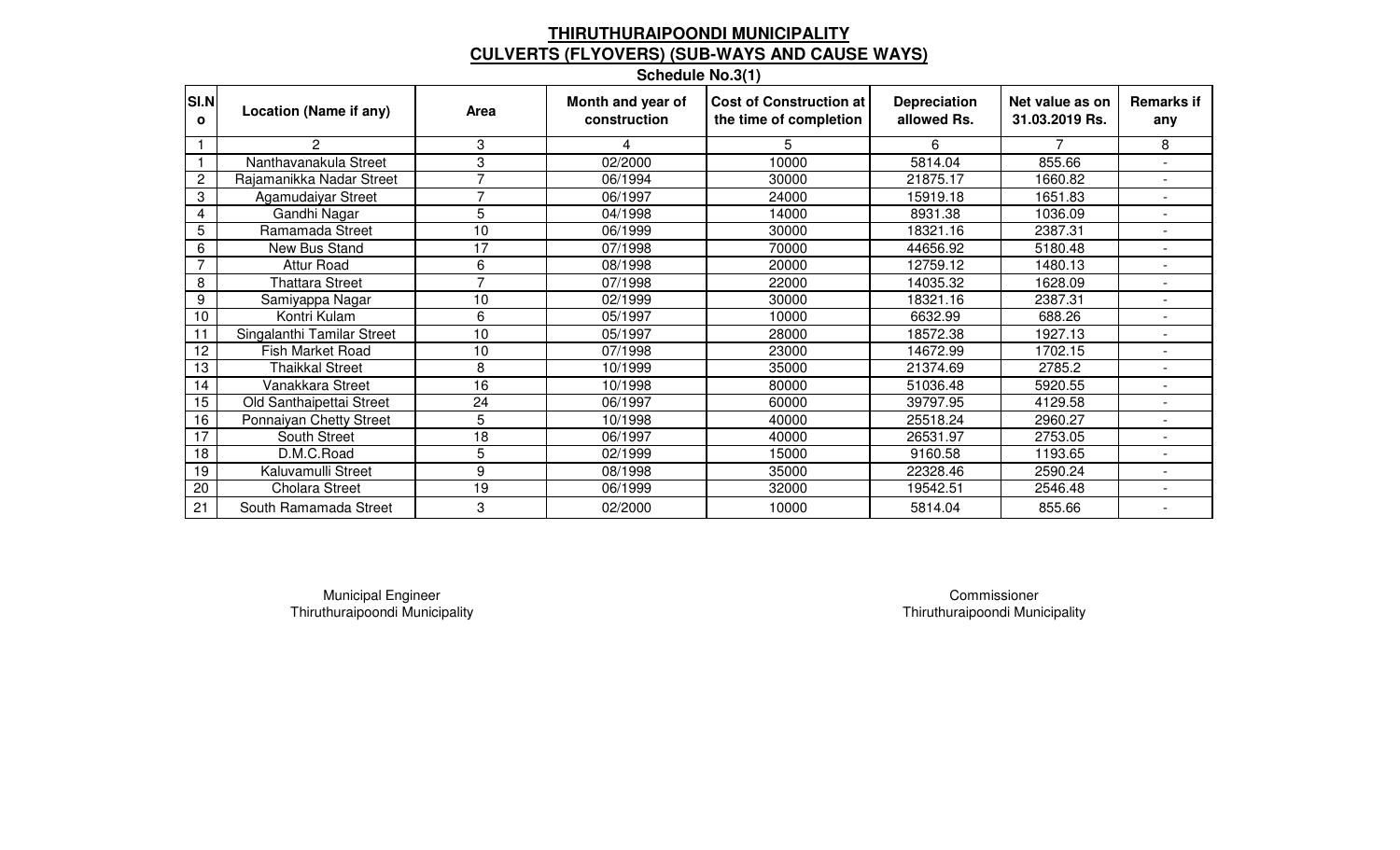## **THIRUTHURAIPOONDI MUNICIPALITYSchedule No.4Storm Water Drains including open drains**

|              | <b>Month and</b>      |                                                     |              |               | Cost of                             |                |                 |
|--------------|-----------------------|-----------------------------------------------------|--------------|---------------|-------------------------------------|----------------|-----------------|
| SI.No        | Year of               | Name of the road and street in which the drains are | Width of the | Length of the | <b>Construction at Depreciation</b> |                | Net value as on |
|              | construction          | available and used                                  | drain        | drain         | the time of                         | allowed        | 31.03.2021      |
|              |                       |                                                     |              |               | completion                          |                |                 |
|              | $\mathbf{2}^{\prime}$ | 3                                                   | 4            | 5             | 6                                   | $\overline{7}$ | 8               |
|              | 11/1992               | Shanmugam Chetty Street                             | 0.43         | 143.00        | 79684.00                            | 78178.61       | 307.72          |
| $\mathbf{2}$ | 06/1997               | Ponnaiyan Chetty Street                             | 0.43         | 231.00        | 77148.00                            | 73216.73       | 803.60          |
| 3            | 06/1997               | Ponnaiyan Chetty Street                             | 0.30         | 75.00         | 40180.00                            | 38132.53       | 412.39          |
| 4            | 06/1997               | Thelikulam Pillaiyar Kovil Street                   | 0.43         | 259.00        | 115603.00                           | 109712.16      | 1204.17         |
| 5            | 06/1997               | D.M.C.Lane                                          | 0.34         | 61.00         | 26716.00                            | 25354.62       | 278.28          |
| 6            | 06/1997               | <b>Thattara Street</b>                              | 0.43         | 260.00        | 163998.00                           | 155641.08      | 1708.27         |
| 7            | 04/1998               | <b>Hospital Street</b>                              | 0.43         | 300.00        | 39948.00                            | 7190.64        | 6696.06         |
| 8            | 01/1998               | Poochedi Kulam                                      | 0.43         | 110.00        | 78405.00                            | 14112.90       | 13142.21        |
| 9            | 06/1997               | South Street                                        | 0.43         | 171.00        | 150984.00                           | 143290.24      | 1572.71         |
| 10           | 03/1999               | Samiyappa Nagar                                     | 0.30         | 210.00        | 87000.00                            | 15660.00       | 14582.90        |
| 11           | 03/1999               | Ponnaiyan Chetty Street                             | 0.30         | 120.00        | 77500.00                            | 13950.00       | 12990.51        |
| 12           | 03/1999               | Sengamala Street                                    | 0.30         | 90.00         | 49208.00                            | 8857.44        | 8248.22         |
| 13           | 03/1999               | <b>Mettu Street</b>                                 | 0.30         | 95.00         | 49437.00                            | 8898.66        | 8286.60         |
| 14           | 03/1999               | <b>Nadar Street</b>                                 | 0.23         | 25.00         | 20411.00                            | 3673.98        | 3421.28         |
| 15           | 03/1999               | Vanakkara Street                                    | 0.30         | 80.00         | 48613.00                            | 8750.34        | 8148.48         |
| 16           | 03/1999               | Kannuthoppu Street                                  | 0.45         | 50.00         | 29883.00                            | 5378.94        | 5008.97         |
| 17           | 03/1999               | Vanakkara Street -II                                | 0.30         | 85.00         | 49437.00                            | 8898.66        | 8286.60         |
| 18           | 03/2000               | Ramamada Street                                     | 0.30         | 90.00         | 69624.00                            | 12532.32       | 11670.34        |
| 19           | 03/2000               | Pookadai Street                                     | 0.45         | 57.00         | 85200.00                            | 15336.00       | 14281.18        |
| 20           | 03/2000               | Mannai Road                                         | 1.20         | 35.00         | 80000.00                            | 14400.00       | 13409.56        |

Thiruthuraipoondi MunicipalityMunicipal Engineer Commissioner

Thiruthuraipoondi Municipality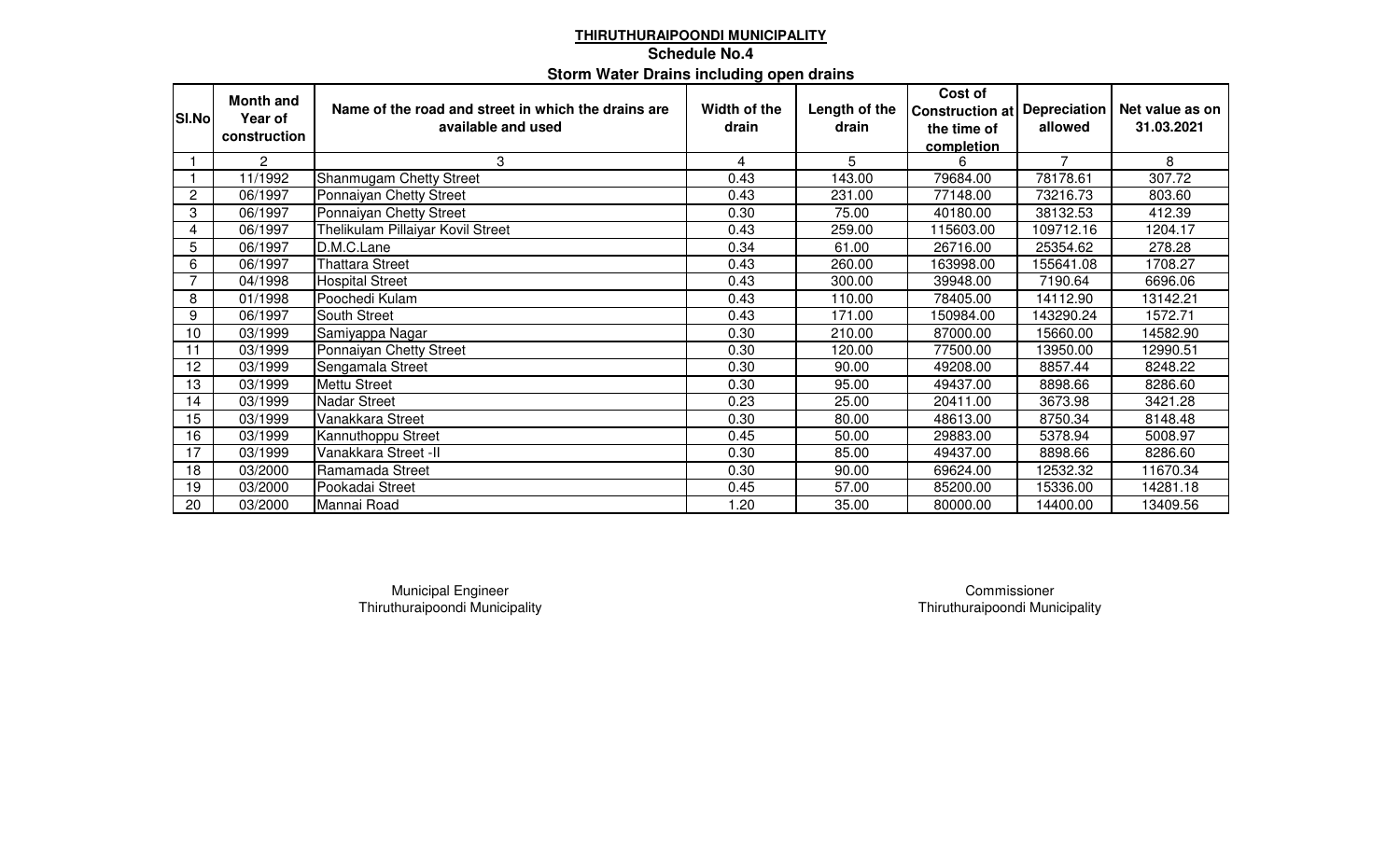|                |                         |                                            |                    | Schedule No.5                   |                            |                           |                                  |                   |                          |                               |
|----------------|-------------------------|--------------------------------------------|--------------------|---------------------------------|----------------------------|---------------------------|----------------------------------|-------------------|--------------------------|-------------------------------|
| SI.No          | <b>Registration No.</b> | Make                                       | <b>Engine No</b>   | <b>Chassis No</b>               | Date of<br><b>Purchase</b> | User<br><b>Department</b> | <b>Purpose for</b><br>which used | Origional<br>cost | <b>Depreciation</b>      | Net value as on<br>31.03.2021 |
|                | 2                       | 3                                          | 4                  | 5                               | 6                          |                           |                                  | 9                 | 10                       |                               |
|                | TN.50 9879              | <b>GLW Trailer</b>                         | S 3251 A82317      | Sew 02309/2007                  | 17.04.1997                 | Sanitary<br>Section       | Wastage<br>Cleaning              | 131000.00         | 75734.4                  | 55265.60                      |
| $\overline{2}$ | TN.50 D-9878            | <b>Escort Tractor</b>                      | S 3251 A82817      | 362173                          | 28.04.1997                 | Sanitary<br>Section       | Wastage<br>Cleaning              | 211649.00         | 122359.6                 | 89289.40                      |
| 3              | TN.50 L 7339            | Ashok Leyland<br>Gargo                     | CDEZ04207          | MBIASJFC5CRTG4795/2<br>7.2.2013 | 27.02.2013                 | Sanitary<br>Section       | Garbage<br>Cleaning              | 800000            | 462500                   | 337500                        |
| 4              | TN.50 L 6073            | TATA Motor Itd.<br>Lights Goods<br>Vehicle | MAT445056CZPB7903  | 275ID106MXYSU2492               | 01.02.2013                 | Sanitary<br>Section       | Garbage<br>Cleaning              | 225000            | 130078.1                 | 94921.90                      |
| 5              | TN.50 AX 6429           | <b>Ashok Leyland</b>                       | GXEZ204845         | MBIAUGAC5GRXP9937               | 21.03.2018                 | Sanitary<br>Section       | Wastage<br>Cleaning              | 2645000           | 1529141                  | 1115859                       |
| 6              | TN.50 R 1074            | Mahindra and<br>Mahindra Ltd               | GPE4G75154         | IMASXX2GPPKE2G74840             | 30.09.2014                 | General                   | Commissioner<br>Jeep             | 673727            | 389498                   | 284229                        |
|                | TN 50 AT-8929           | TATA ACE                                   | 700CCDI02GõXS38035 | M559004LVG18481                 | 16.09.2020                 | <b>Public Health</b>      | Garbage<br>Cleaning              | 734965            | $\overline{\phantom{a}}$ | 734965                        |
| 8              | TN 50 AT-8955           | TATA ACE                                   | 700CCDI02FoXS31377 | MAT559004LVG17430               | 16.09.2020                 | <b>Public Health</b>      | Garbage<br>Cleaning              | 734965            | $\overline{\phantom{a}}$ | 734965                        |

### (A) HEAVY VEHICLIES REVENUE FUND

#### (A) HEAVY VEHICLIES WATER SUPPLY & DRAINAGE FUND

Schedule No.5

| SI.No | <b>Registration No.</b> | Make | <b>Engine No</b> | <b>Chassis No</b> | Date of<br>Purchase | User<br><b>Department</b> | <b>Purpose for</b><br>which used | Origional<br>cost | <b>Depreciation</b> | Net value as on<br>31.03.2021 |
|-------|-------------------------|------|------------------|-------------------|---------------------|---------------------------|----------------------------------|-------------------|---------------------|-------------------------------|
|       |                         |      |                  |                   |                     |                           |                                  |                   | 10                  |                               |
|       | Nil                     |      |                  |                   |                     |                           |                                  |                   |                     |                               |

#### (B) LIGHT VEHICLIES WATER SUPPLY & DRAINAGE FUND

|  | SI.No   Registration No.<br>Make |                  |                   | Date of         | <b>Used</b> | <b>Purpose for</b> | Origional |         | Depreciation Net value as on |  |
|--|----------------------------------|------------------|-------------------|-----------------|-------------|--------------------|-----------|---------|------------------------------|--|
|  |                                  | <b>Engine No</b> | <b>Chassis No</b> | <b>Purchase</b> | Department  | which used         | cost      | allowed | 31.03.2021                   |  |
|  |                                  |                  |                   |                 |             |                    |           |         | 10                           |  |
|  | Nil                              |                  |                   |                 |             |                    |           |         |                              |  |

Municipal Engineer Thiruthuraipoondi Municipality

CommissionerThiruthuraipoondi Municipality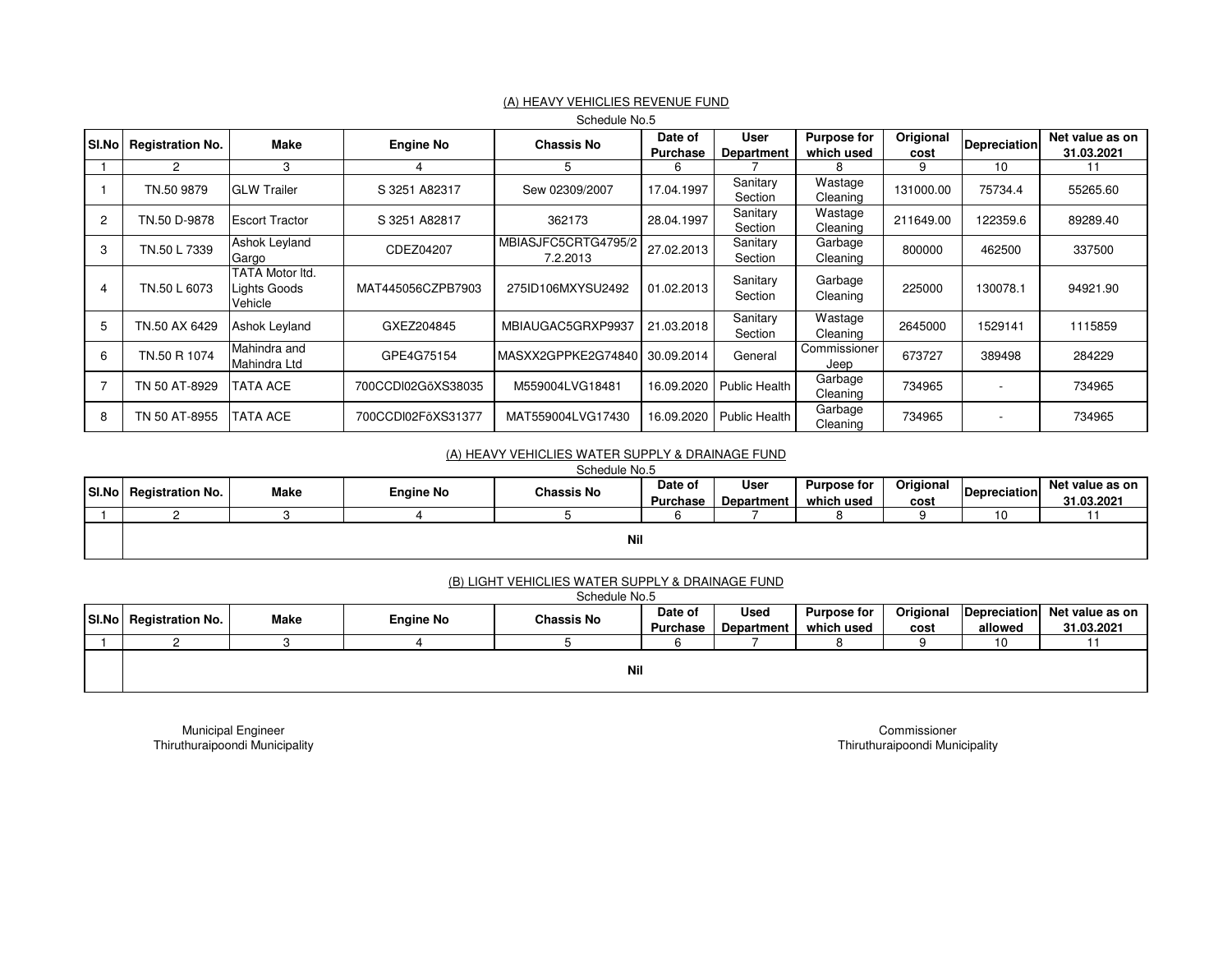## **THIRUTHURAIPOONDI MUNICIPALITY**

**Schedule No.6**

#### **FURNITURE FIXTURESAND OFFICE EQUIPMENTS**

| SI.No          | <b>Name (Specification)</b>           | Quantity                | Rate at which | Month and year | Cost of         | <b>Depreciation</b> | Net value as on     |
|----------------|---------------------------------------|-------------------------|---------------|----------------|-----------------|---------------------|---------------------|
|                |                                       |                         | purchased     | purchase       | <b>Purchase</b> | allowed Rs.         | 31.03.2021          |
|                | 2                                     | 3                       | 4             | 5              | 6               | $\overline{7}$      | 8                   |
|                | <b>Air Conditioner</b>                | $\overline{c}$          | 20649.00      | 11.2004        | 41298.00        | 18527.60            | 22770.40            |
| $\overline{2}$ | Steel Cubboard (Plain)                | $\mathbf{1}$            | 7758.00       | 03.2006        | 7758.00         | 3480.49             | 4277.51             |
| 3              | Steel Cubboard (Plain)                | $\overline{\mathbf{1}}$ | 7758.00       | 03.2006        | 7758.00         | 3480.49             | 4277.51             |
| $\overline{4}$ | Steel Cubboard (Plain)                | $\mathbf{1}$            | 7758.00       | 03.2006        | 7758.00         | 3480.49             | 4277.51             |
| 5              | Steel Cubboard (Plain)                | 4                       | 9832.00       | 10.2003        | 39328.00        | 17643.80            | 21684.20            |
| 6              | Steel Cubboard (Plain)                | $\overline{4}$          | 9832.00       | 10.2003        | 39328.00        | 17643.80            | 21684.20            |
| 7              | Steel Popular Cubboard with 4 Shelves | $\overline{\mathbf{1}}$ | 6333.00       | 11.2006        | 6333.00         | 2841.19             | 3491.81             |
| 8              | Steel Popular Cubboard with 4 Shelves | $\overline{1}$          | 13514.00      | 08.2004        | 13514.00        | 6062.81             | 7451.19             |
| 9              | <b>UPS</b>                            | $\overline{1}$          | 69000.00      | 12.2009        | 69000.00        | 30955.61            | 38044.39            |
| 10             | <b>Air Conditioner</b>                | $\mathbf{1}$            | 31600.00      | 11.2010        | 31600.00        | 14176.77            | 17423.23            |
| 11             | Desktop Dual core system              | $\,3$                   | 31635.00      | 10.2007        | 94905.00        | 42578.00            | 52327.00            |
| 12             | Degital Camera-sony                   | $\mathbf{1}$            | 16000.00      | 10.2007        | 16000.00        | 7179.00             | 8821.00             |
| 13             | <b>HP Inkjet Printer</b>              | $\mathbf{1}$            | 3100.00       | 10.2007        | 3100.00         | 1391.00             | 1709.00             |
| 14             | HP Printer 1020 Tonner                | $\overline{\mathbf{1}}$ | 4700.00       | 10.2007        | 4700.00         | 2108.57             | 2591.43             |
| 15             | Keyboard - Computer                   | $\overline{5}$          | 400.00        | 10.2007        | 2000.00         | 898.00              | 1102.00             |
| 16             | Modem - External                      | $\mathbf{1}$            | 575.00        | 10.2007        | 575.00          | 258.00              | 317.00              |
| 17             | Mouse - Computer                      | 5                       | 400.00        | 10.2007        | 2000.00         | 898.00              | 1102.00             |
| 18             | Speakers(Computer)                    | $\overline{1}$          | 2500.00       | 10.2007        | 2500.00         | 1122.00             | 1378.00             |
| 19             | Fax                                   | $\overline{1}$          | 3796.15       | 10.2007        | 3796.15         | 1703.15             | 2093.00             |
| 20             | Tunner Chord                          | $\overline{\mathbf{1}}$ | 1700.00       | 10.2007        | 1700.00         | 762.67              | $\overline{937.33}$ |
| 21             | <b>UPS</b>                            | $\overline{1}$          | 2950.00       | 10.2007        | 2950.00         | 1323.46             | 1626.54             |
| 22             | <b>Stools</b>                         | 10                      | 100.00        | 09.1995        | 1000.00         | 448.63              | 551.37              |
| 23             | Celing Fan                            | 16                      | 829.00        | 09.1995        | 13264.00        | 5950.65             | 7313.35             |
| 24             | Rose Wood Chusion Chair               | $\mathbf{1}$            | 600.00        | 09.1995        | 600.00          | 270.00              | 330.00              |
| 25             | Kothari Nylon Chair                   | 16                      | 650.00        | 09.1995        | 10400.00        | 4666.00             | 5734.00             |
| 26             | <b>Steel Rock</b>                     | $\overline{\mathbf{4}}$ | 550.00        | 09.1995        | 2200.00         | 987.00              | 1213.00             |
| 27             | 6*3 Wooden Table                      | 3                       | 400.00        | 09.1995        | 1200.00         | 539.00              | 661.00              |
| 28             | Iron Table with Drawer                | $\overline{1}$          | 600.00        | 09.1995        | 600.00          | 269.18              | 330.82              |
| 29             | <b>Teakwoods without Arms</b>         | $\overline{1}$          | 750.00        | 09.1995        | 750.00          | 337.00              | 413.00              |
| 30             | Playwood Screen                       | $\overline{1}$          | 200.00        | 09.1995        | 200.00          | 90.00               | 110.00              |
| 31             | Long Table                            | 3                       | 400.00        | 09.1995        | 1200.00         | 538.36              | 661.64              |
| 32             | Teakwoods chair                       | 15                      | 1200.00       | 09.1995        | 18000.00        | 8076.00             | 9924.00             |
| 33             | Water filter buterfly                 | $\overline{1}$          | 1270.00       | 09.1995        | 1270.00         | 569.76              | 700.24              |
| 34             | Water filter buterfly                 | $\overline{\mathbf{1}}$ | 1270.00       | 12.1196        | 1270.00         | 569.76              | 700.24              |
| 35             | Water filter buterfly                 | $\overline{\mathbf{1}}$ | 1270.00       | 09.1995        | 1270.00         | 569.76              | 700.24              |
| 36             | Water filter buterfly                 | $\overline{1}$          | 2270.00       | 09.1995        | 2270.00         | 1018.39             | 1251.61             |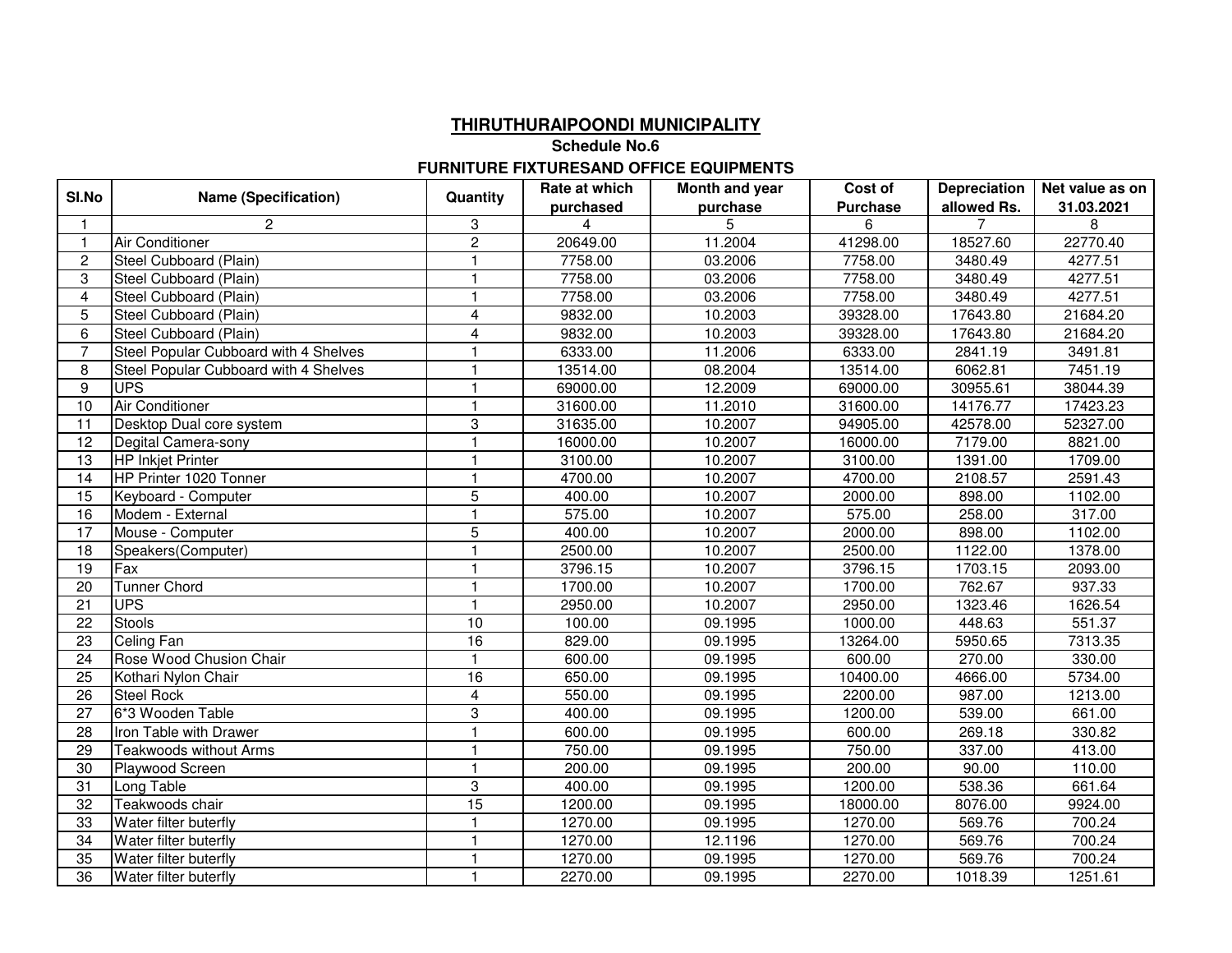| SI.No           | <b>Name (Specification)</b>              | Quantity                  | Rate at which | Month and year   | Cost of         | <b>Depreciation</b> | Net value as on |
|-----------------|------------------------------------------|---------------------------|---------------|------------------|-----------------|---------------------|-----------------|
|                 |                                          |                           | purchased     | purchase         | <b>Purchase</b> | allowed Rs.         | 31.03.2021      |
| 37              | <b>Hercules Cycle</b>                    | $\mathbf{1}$              | 2275.00       | 04.1997          | 2275.00         | 1020.64             | 1254.36         |
| 38              | <b>Dustbins</b>                          | 32                        | 450.00        | 06.2006          | 14400.00        | 6460.30             | 7939.70         |
| 39              | <b>Push Carts</b>                        | 8                         | 8800.00       | 06.2006          | 70400.00        | 31583.69            | 38816.31        |
| 40              | Mini Fan                                 | $\mathbf{1}$              | 740.00        | 11.1998          | 740.00          | 332.00              | 408.00          |
| 41              | Wooden Cash Counter                      | $\mathbf{1}$              | 7950.00       | 05.1999          | 7950.00         | 3566.62             | 4383.38         |
| 42              | Steel Table Drawer with Cubboard         | $\overline{9}$            | 1744.00       | 09.1996          | 15696.00        | 7041.73             | 8654.27         |
| 43              | Audio Cassete Player                     | $\mathbf{1}$              | 12660.00      | 03.2006          | 12660.00        | 5679.68             | 6980.32         |
| 44              | <b>Audio MIC</b>                         | $\mathbf{1}$              | 2650.00       | 03.2006          | 2650.00         | 1188.87             | 1461.13         |
| 45              | Speaker System                           | $\mathbf{1}$              | 4890.00       | 03.2006          | 4890.00         | 2193.84             | 2696.16         |
| 46              | Steel Cubboard (Plain)                   | $\overline{4}$            | 4435.00       | 09.1996          | 17740.00        | 7958.73             | 9781.27         |
| 47              | S Type Chair                             | $\overline{7}$            | 866.00        | 09.1996          | 6062.00         | 2719.61             | 3342.39         |
| 48              | <b>Folding Chair</b>                     | $\overline{c}$            | 285.00        | 09.1996          | 570.00          | 255.72              | 314.28          |
| 49              | Steel S Type chair                       | $\overline{29}$           | 747.00        | 11.1996          | 21663.00        | 9718.72             | 11944.28        |
| 50              | Wooden chairs                            | 9                         | 300.00        | 09.1995          | 2700.00         | 1211.31             | 1488.69         |
| 51              | <b>Folding Chair</b>                     | $\overline{\mathbf{1}}$   | 385.00        | 11.1996          | 385.86          | 173.11              | 212.75          |
| $\overline{52}$ | Teak Wood Executive Table (ARC)          | 8                         | 3813.00       | 03.1999          | 30504.00        | 13685.07            | 16818.93        |
| $\overline{53}$ | Teak wood Revolving Chair                | $\overline{2}$            | 1911.00       | 03.1999          | 3822.00         | 1714.67             | 2107.33         |
| 54              | Steel Cubboard (Plain)                   | $\overline{4}$            | 4435.00       | 03.1999          | 17740.00        | #VALUE!             | 9781.27.        |
| $\overline{55}$ | Steel S Type chair                       | $\,3$                     | 910.00        | 03.1999          | 2739.00         | 1228.80             | 1510.20         |
| $\overline{56}$ | Steel S Type chair                       | $\ensuremath{\mathsf{3}}$ | 910.00        | 03.1999          | 2730.00         | 1224.77             | 1505.23         |
| $\overline{57}$ | Steel S Type chair                       | $\overline{3}$            | 910.00        | 03.1999          | 2730.00         | 1224.77             | 1505.23         |
| 58              | Steel S Type chair                       | 3                         | 910.00        | 03.1999          | 2730.00         | 1224.77             | 1505.23         |
| $\overline{59}$ | <b>Battery</b>                           | 10                        | 5700.00       | 12.2009          | 57000.00        | 25572.02            | 31427.98        |
| 60              | Steel side rack                          | 6                         | 1060.00       | 03.1999          | 6360.00         | 2853.30             | 3506.70         |
| 61              | Steel side rack                          | $\,6$                     | 1060.00       | 03.1999          | 6360.00         | 2853.30             | 3506.70         |
| 62              | Steel side rack                          | $\overline{6}$            | 1060.00       | 03.1999          | 6360.00         | 2853.30             | 3506.70         |
| 63              | Steel side rack                          | 6                         | 1060.00       | 03.1999          | 6360.00         | 2853.30             | 3506.70         |
| 64              | Steel Bero 61/2 Feet Hight               | $\overline{3}$            | 3917          | $\overline{2.2}$ | 11751.00        | 5271.87             | 6479.13         |
| 65              | Tamil Typewritter (Remington)            | $\mathbf{1}$              | 8813          | 4.1993           | 8831.00         | 3961.87             | 4869.13         |
| 66              | Godrej Prima Model English Typewriter    | $\mathbf{1}$              | 9792          | 4.1994           | 9792.00         | 4393.00             | 5399.00         |
| 67              | <b>Air Conditioner</b>                   | $\mathbf{1}$              | 31600         | 11.201           | 31600.00        | 14176.77            | 17423.23        |
| 68              | <b>Benches</b>                           | $\overline{\mathbf{4}}$   | 400           | 9.1995           | 1600.00         | 718.00              | 882.00          |
| 69              | Electronic intercom Dialing Complex Syst | $\mathbf{1}$              | 32795         | 3.1996           | 32795.00        | 14713.00            | 18082.00        |
| $\overline{70}$ | ITI Electronic Button Type Phone         | $\overline{7}$            | 9606          | 3.1996           | 67242.00        | 30167.00            | 37075.00        |
| 71              | Computer system with CD Rome Drive       | $\overline{2}$            | 8751          | 2.2              | 17502.00        | 7852.00             | 9650.00         |
| $\overline{72}$ | Printer                                  | $\mathbf{1}$              | 12000         | 12.1997          | 12000.00        | 5384.00             | 6616.00         |
| $\overline{73}$ | <b>UPS</b>                               | $\mathbf{1}$              | 5000          | 12.1997          | 5000.00         | 2244.00             | 2756.00         |
| $\overline{74}$ | Steel popular Cubboard                   | $\mathbf{1}$              | 6333          | 1.2007           | 6333.00         | 2841.19             | 3491.81         |
| $\overline{75}$ | <b>Stabiliser with Battery</b>           | $\mathbf{1}$              | 3201          | 11.1999          | 3201.00         | 1436.07             | 1764.93         |
| 76              | Aircooller with stabiliser               | $\overline{1}$            | 4800          | 8.2003           | 4800.00         | 2153.43             | 2646.57         |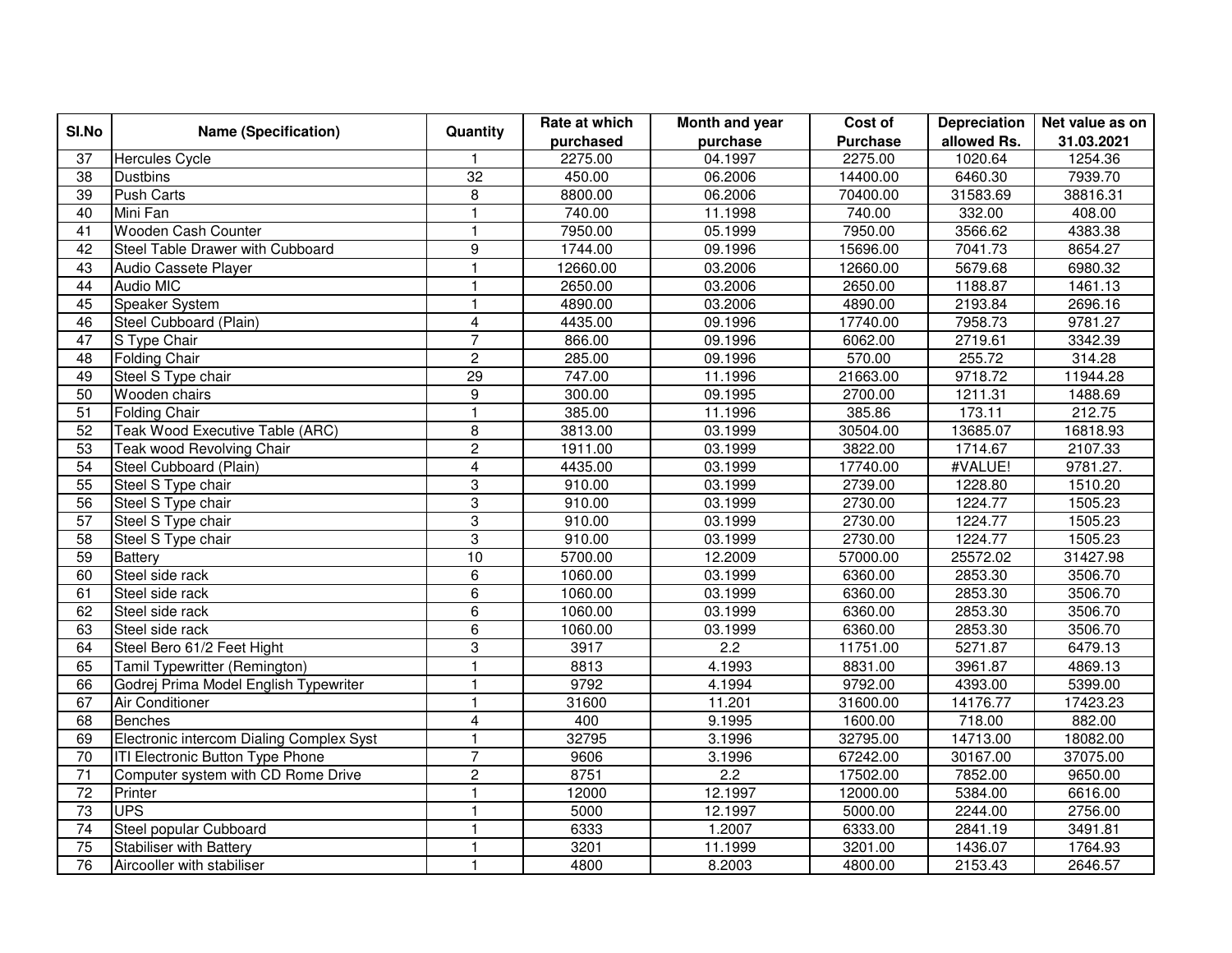| SI.No             | <b>Name (Specification)</b>          | Quantity                | Rate at which | Month and year | Cost of         | Depreciation | Net value as on |
|-------------------|--------------------------------------|-------------------------|---------------|----------------|-----------------|--------------|-----------------|
|                   |                                      |                         | purchased     | purchase       | <b>Purchase</b> | allowed Rs.  | 31.03.2021      |
| 77                | Air Conditioner                      | $\overline{1}$          | 21673         | 8.2003         | 21673.00        | 9723.20      | 11949.80        |
| 78                | Aluminium Town Ladder                | $\overline{1}$          | 49500         | 8.2003         | 49500.00        | 22207.28     | 27292.72        |
| 79                | <b>Battery</b>                       | $\overline{2}$          | 2250          | 8.2003         | 4500.00         | 2018.84      | 2481.16         |
| 80                | Teak woods bar benches               | $\overline{c}$          | 500           | 9.1995         | 1000.00         | 448.63       | 551.37          |
| 81                | <b>CD</b>                            | 5                       | 200           | 8.2003         | 1000.00         | 448.63       | 551.37          |
| 82                | <b>CD Writer LG</b>                  | $\overline{1}$          | 13000         | 8.2003         | 13000.00        | 5833.00      | 7167.00         |
| 83                | Computer system PIV                  | $\overline{c}$          | 47800         | 8.2003         | 95600.00        | 42889.22     | 52710.78        |
| 84                | <b>Cussion Type Chair</b>            | $\overline{2}$          | 3800          | 11.2006        | 7600.00         | 3409.60      | 4190.40         |
| 85                | <b>Computer Table</b>                | $\overline{\mathbf{4}}$ | 3987          | 8.2003         | 15948.00        | 7154.78      | 8793.22         |
| 86                | <b>Computer Wheel Chair</b>          | 3                       | 1350          | 8.2003         | 4050.00         | 1817.00      | 2233.00         |
| $\overline{87}$   | Steel Cubboard (Plain)               | $\mathbf{1}$            | 7758          | 6.2006         | 7758.00         | 3481.00      | 4277.00         |
| 88                | Country wood dias                    | $\overline{1}$          | 5648          | 8.2003         | 5648.00         | 2533.87      | 3114.13         |
| 89                | D Lilk                               | $\overline{2}$          | 750           | 8.2003         | 1500.00         | 672.95       | 827.05          |
| 90                | Dot Matrix Wipro Printer             | $\overline{1}$          | 7500          | 8.2003         | 7500.00         | 3365.00      | 4135.00         |
| 91                | Fax Machine                          | $\overline{1}$          | 18240         | 8.2003         | 18240.00        | 8183.05      | 10056.95        |
| 92                | Floopy                               | 10                      | 230           | 8.2003         | 2300.00         | 1031.85      | 1268.15         |
| 93                | <b>Wooden Berow</b>                  | 6                       | 500           | 9.1995         | 3000.00         | 1346.00      | 1654.00         |
| 94                | <b>Hard Disc</b>                     | $\overline{2}$          | 5750          | 8.2003         | 11500.00        | 5160.00      | 6340.00         |
| 95                | Comfort chair                        | $\overline{12}$         | 240           | 8.2003         | 2882.00         | 1293.00      | 1589.00         |
| 96                | Laser jet printer - HP               | $\overline{1}$          | 19200         | 8.2003         | 19200.00        | 8614.00      | 10586.00        |
| $\overline{97}$   | Modem - External                     | $\overline{2}$          | 3150          | 8.2003         | 6300.00         | 2826.38      | 3473.62         |
| 98                | Monitor - colour                     | $\overline{1}$          | 11900         | 8.2003         | 11900.00        | 5338.72      | 6561.28         |
| 99                | Number Machine                       | $\overline{1}$          | 850           | 8.2003         | 850.00          | 381.34       | 468.66          |
| 100               | <b>Plastic Chair</b>                 | 56                      | 258.39        | 8.2003         | 14469.84        | 6491.63      | 7978.21         |
| 101               | Plastic Weighing machine             | $\overline{1}$          | 750           | 8.2003         | 750.00          | 336.47       | 413.53          |
| 102               | <b>RJ</b> Connectors                 | 12                      | 10            | 8.2003         | 120.00          | 53.84        | 66.16           |
| 103               | Rosedrum Laminated Top               | $\overline{1}$          | 13300         | 8.2003         | 13300.00        | 5966.81      | 7333.19         |
| 104               | Class berow                          | $\mathbf{1}$            | 750           | 9.1995         | 750.00          | 336.47       | 413.53          |
| 105               | SD Ram 64 MB                         | $\overline{c}$          | 1690          | 8.2003         | 3380.00         | 1516.38      | 1863.62         |
| 106               | Stabliser A/C                        | $\overline{1}$          | 3485          | 8.2003         | 3485.00         | 1563.48      | 1921.52         |
| 107               | Steel Cubboard (Bero) 4 1/2          | $\overline{6}$          | 3233          | 8.2003         | 19398.00        | 8702.56      | 10695.44        |
| 108               | Steel Cubboard 3                     | $\mathbf{1}$            | 2650          | 8.2003         | 2650.00         | 1188.87      | 1461.13         |
| 109               | Steel Popular cuboard with 4 shelves | $\boldsymbol{2}$        | 4027          | 8.2003         | 8054.00         | 3613.28      | 4440.72         |
| 110               | Teakwood junior Executive Table      | $\overline{2}$          | 1975          | 8.2003         | 3950.00         | 1772.10      | 2177.90         |
| 111               | <b>Tea Table</b>                     | $\overline{1}$          | 450           | 8.2003         | 450.00          | 202.00       | 248.00          |
| $\frac{112}{112}$ | <b>TVS Priinter Head</b>             | $\mathbf{1}$            | 4100          | 8.2003         | 4100.00         | 1839.39      | 2260.61         |
| 113               | UPS - Hycon                          | $\mathbf{1}$            | 17000         | 8.2003         | 17000.00        | 7626.74      | 9373.26         |
| 114               | <b>Wall Mounted Fan</b>              | $\boldsymbol{2}$        | 1850          | 8.2003         | 3700.00         | 1659.94      | 2040.06         |
| 115               | Steel Almehra                        | 6                       | 800           | 9.1995         | 4800.00         | 2153.43      | 2646.57         |
| 116               | Water cooler                         | $\overline{1}$          | 19096         | 8.2003         | 19096.00        | 8567.08      | 10528.92        |